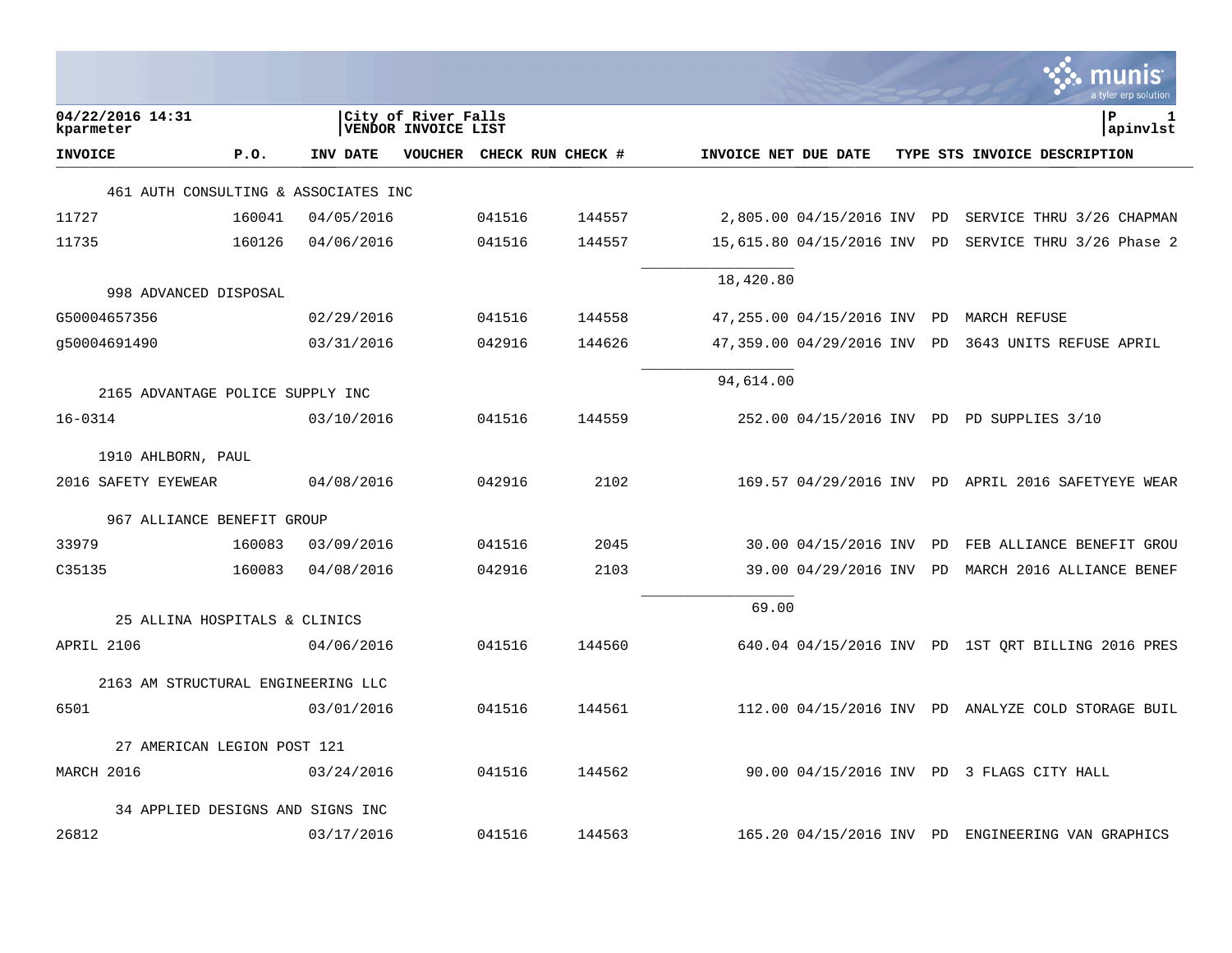|                                          |        |            |                                            |        |                   |                      |                          |           | munis<br>a tyler erp solution                        |
|------------------------------------------|--------|------------|--------------------------------------------|--------|-------------------|----------------------|--------------------------|-----------|------------------------------------------------------|
| 04/22/2016 14:31<br>kparmeter            |        |            | City of River Falls<br>VENDOR INVOICE LIST |        |                   |                      |                          |           | ΙP<br>2<br>apinvlst                                  |
| <b>INVOICE</b>                           | P.0.   | INV DATE   | <b>VOUCHER</b>                             |        | CHECK RUN CHECK # | INVOICE NET DUE DATE |                          |           | TYPE STS INVOICE DESCRIPTION                         |
| 1949 ASSITANCE RESOURCE CENTER INC       |        |            |                                            |        |                   |                      |                          |           |                                                      |
| MARCH 2016                               |        | 04/01/2016 |                                            | 041516 | 144564            |                      |                          |           | 537.50 04/15/2016 INV PD MARCH 2016 BREAKING THE C   |
| 365 ASSOCIATED APPRAISAL CONSULTANTS INC |        |            |                                            |        |                   |                      |                          |           |                                                      |
| 121046                                   | 160032 | 03/17/2016 |                                            | 041516 | 144565            |                      |                          |           | 6,250.00 04/15/2016 INV PD MARCH 2016 ASSESSOR CONTR |
| 1069 ASSOCIATED FINANCIAL GROUP LLC      |        |            |                                            |        |                   |                      |                          |           |                                                      |
| 102313                                   | 160022 | 03/25/2016 |                                            | 041516 | 2046              |                      |                          |           | 5,500.00 04/15/2016 INV PD 2ND QRT 2016 Agent of Rec |
| 43 AYRES ASSOCIATES                      |        |            |                                            |        |                   |                      |                          |           |                                                      |
| 162836                                   | 160001 | 03/24/2016 |                                            | 041516 | 144566            |                      | 70.00 04/15/2016 INV     | PD        | SERVICES THRU 3/19 City H                            |
| 162838                                   | 160045 | 03/24/2016 |                                            | 041516 | 144566            |                      | 33,356.00 04/15/2016 INV | PD        | SERVICES THRU 3/19ARCHITE                            |
| 414 BAKER & TAYLOR                       |        |            |                                            |        |                   | 33,426.00            |                          |           |                                                      |
| 2031764034                               |        | 02/29/2016 |                                            | 041516 | 2047              |                      | 12.58 03/30/2016 INV     | PD        | <b>BOOKS</b>                                         |
| 2031776333                               |        | 03/03/2016 |                                            | 041516 | 2047              |                      | 402.49 04/02/2016 INV    | PD        | <b>BOOKS</b>                                         |
| 2031788133                               |        | 03/08/2016 |                                            | 041516 | 2047              |                      | 40.02 04/07/2016 INV     | <b>PD</b> | <b>BOOKS</b>                                         |
| 2031790324                               |        | 03/09/2016 |                                            | 041516 | 2047              |                      | 305.10 04/08/2016 INV    | PD        | <b>BOOKS</b>                                         |
| 2031803884                               |        | 03/11/2016 |                                            | 042216 | 2097              |                      | 49.44 04/10/2016 INV     | PD        | <b>BOOKS</b>                                         |
| 2031812171                               |        | 03/14/2016 |                                            | 041516 | 2047              |                      | 261.37 04/13/2016 INV    | PD        | <b>BOOKS</b>                                         |
| 2031814006                               |        | 03/15/2016 |                                            | 041516 | 2047              |                      | 192.02 04/14/2016 INV    | PD        | <b>BOOKS</b>                                         |
| 2031830062                               |        | 03/21/2016 |                                            | 042216 | 2097              |                      | 141.10 04/20/2016 INV    | <b>PD</b> | <b>BOOKS</b>                                         |
| 2031833900                               |        | 03/21/2016 |                                            | 042216 | 2097              |                      | 38.54 04/20/2016 INV     | PD        | <b>BOOKS</b>                                         |
| 2031837148                               |        | 03/23/2016 |                                            | 042216 | 2097              |                      | 225.44 04/22/2016 INV    | PD        | <b>BOOKS</b>                                         |
| 2031837149                               |        | 03/22/2016 |                                            | 042216 | 2097              |                      | 574.52 04/21/2016 INV    | PD        | <b>BOOKS</b>                                         |
| 5014023851                               |        | 03/08/2016 |                                            | 041516 | 2047              |                      | 20.39 04/07/2016 INV     | PD        | <b>BOOKS</b>                                         |
| B11074440                                |        | 02/29/2016 |                                            | 041516 | 2047              |                      | 122.81 03/30/2016 INV    | PD.       | MUSIC                                                |
| B11405370                                |        | 03/04/2016 |                                            | 041516 | 2047              |                      | 76.78 04/03/2016 INV     | PD.       | MUSIC                                                |
| B11636770                                |        | 03/07/2016 |                                            | 041516 | 2047              |                      | 69.20 04/06/2016 INV     | PD        | VIDEOS                                               |

 $\mathcal{L}$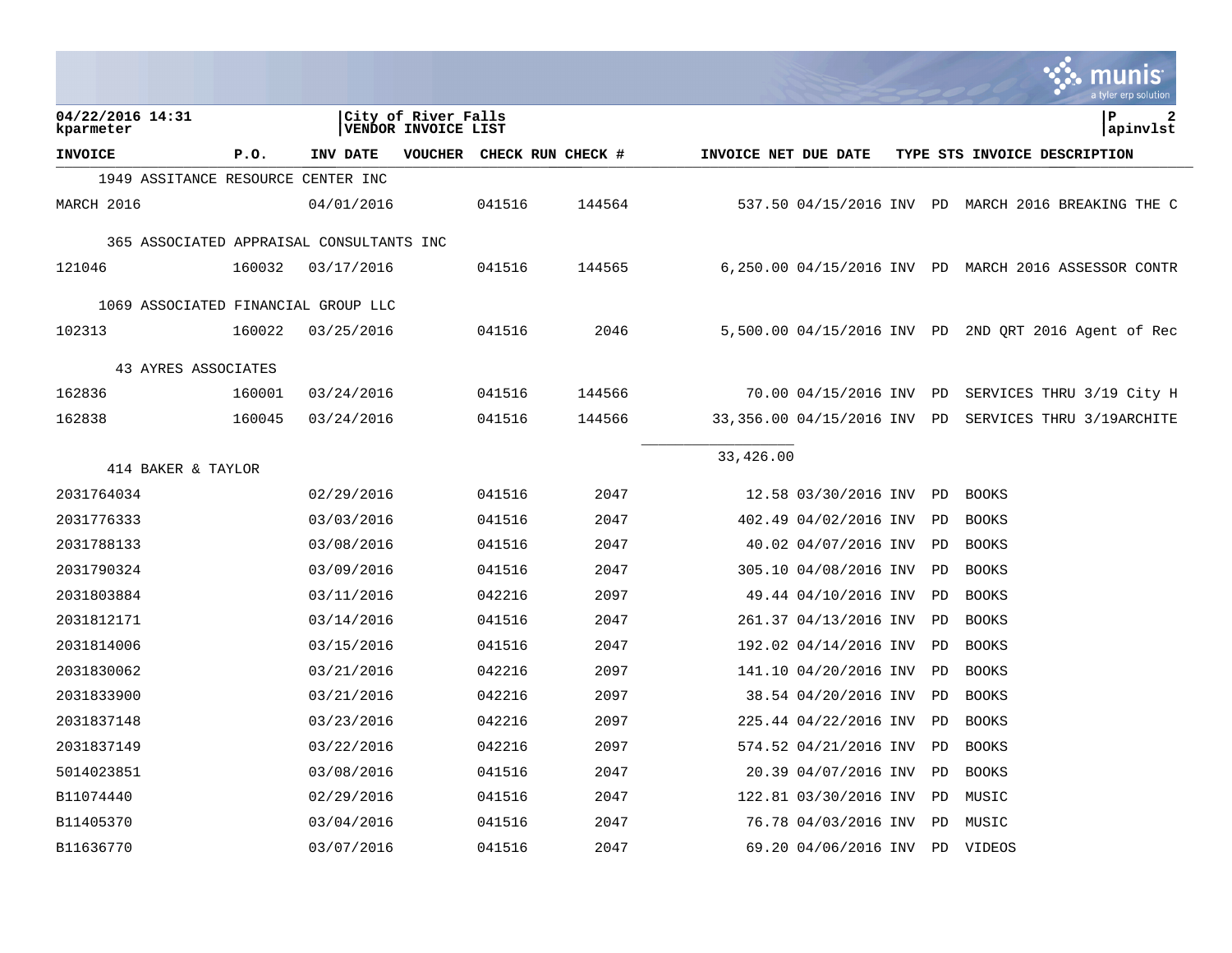|                                   |        |            |                                            |                   |        |                      |                         |           | munıs<br>a tyler erp solution                        |
|-----------------------------------|--------|------------|--------------------------------------------|-------------------|--------|----------------------|-------------------------|-----------|------------------------------------------------------|
| 04/22/2016 14:31<br>kparmeter     |        |            | City of River Falls<br>VENDOR INVOICE LIST |                   |        |                      |                         |           | lР<br>3<br>apinvlst                                  |
| <b>INVOICE</b>                    | P.O.   | INV DATE   | <b>VOUCHER</b>                             | CHECK RUN CHECK # |        | INVOICE NET DUE DATE |                         |           | TYPE STS INVOICE DESCRIPTION                         |
| B11672250                         |        | 03/08/2016 |                                            | 041516            | 2047   |                      | 43.19 04/07/2016 INV    | PD        | VIDEOS                                               |
| B11973170                         |        | 03/08/2016 |                                            | 041516            | 2047   |                      | 21.56 04/07/2016 INV    | PD        | VIDEOS                                               |
| B12327540                         |        | 03/17/2016 |                                            | 042216            | 2097   |                      | 14.98 04/16/2016 INV    | PD        | MUSIC                                                |
| B12331450                         |        | 03/17/2016 |                                            | 042216            | 2097   |                      | 25.19 04/16/2016 INV    | PD        | VIDEOS                                               |
| B12648340                         |        | 03/22/2016 |                                            | 042216            | 2097   |                      | 17.99 04/21/2016 INV    | PD        | VIDEOS                                               |
| B12671280                         |        | 03/22/2016 |                                            | 042216            | 2097   |                      | 15.08 04/21/2016 INV    | PD.       | VIDEOS                                               |
| T35828140                         |        | 02/23/2016 |                                            | 041516            | 2047   |                      | 752.19 03/24/2016 INV   | PD        | MUSIC                                                |
| T35890410                         |        | 02/25/2016 |                                            | 041516            | 2047   |                      | 22.91 03/26/2016 INV    | PD        | MUSIC                                                |
| T36483250                         |        | 03/11/2016 |                                            | 041516            | 2047   |                      | 256.10 04/10/2016 INV   | PD        | VIDEOS                                               |
|                                   |        |            |                                            |                   |        | 3,700.99             |                         |           |                                                      |
| 46 BAKER TILLY VIRCHOW KRAUSE LLP |        |            |                                            |                   |        |                      |                         |           |                                                      |
| BT942741                          | 160006 | 03/30/2016 |                                            | 041516            | 2048   |                      |                         |           | 22,600.00 04/15/2016 INV PD 2015 Auditing Services   |
| 1716 BAKKE NORMAN                 |        |            |                                            |                   |        |                      |                         |           |                                                      |
| 55906-01D FEB 2016                |        | 03/22/2016 |                                            | 042916            | 144627 |                      | 1,646.50 04/29/2016 INV | <b>PD</b> | FEB 2016 B KHALAR APPEAL                             |
| 55906-02D FEB 2016                |        | 03/22/2016 |                                            | 042916            | 144627 |                      | 203.50 04/29/2016 INV   | PD        | FEB 2016 C ALVARADO APPEA                            |
| 55906-03D FEB 2016                |        | 03/22/2016 |                                            | 042916            | 144627 |                      | 74.00 04/29/2016 INV    | PD        | FEB 2016 C KAMMEYER APPEA                            |
| 55906-04D FEB 2016                | 160065 | 03/22/2016 |                                            | 042916            | 144627 |                      | 1,500.00 04/29/2016 INV | PD        | FEB 2016 PROSECUTION SERV                            |
| 55906-05D FEB 2016                |        | 03/22/2016 |                                            | 042916            | 144627 |                      | 143.89 04/29/2016 INV   | PD        | FEB 2016 G PAXTIAN APPEAL                            |
|                                   |        |            |                                            |                   |        | 3,567.89             |                         |           |                                                      |
| 1326 BEAR GRAPHICS INC            |        |            |                                            |                   |        |                      |                         |           |                                                      |
| 0738960                           |        | 03/15/2016 |                                            | 041516            | 2049   |                      | 486.91 04/15/2016 INV   | PD        | ELECTION SUPPLIES                                    |
| 0740718                           |        | 03/14/2016 |                                            | 042916            | 2104   |                      | 20.32 04/29/2016 INV    | PD        | NOTICE OF ELECTION FRAUD                             |
|                                   |        |            |                                            |                   |        | 507.23               |                         |           |                                                      |
| 49 BER-MARK EXCAVATING INC        |        |            |                                            |                   |        |                      |                         |           |                                                      |
| 6273                              | 160057 | 04/12/2016 |                                            | 042916            | 144628 |                      |                         |           | 1,781.77 04/29/2016 INV PD MARCH 24 2016 SNOW REMOVA |
| 508 BEST ALTERNATIVE TRAINERS     |        |            |                                            |                   |        |                      |                         |           |                                                      |
| $03 - 28 - 2016$                  |        | 03/28/2016 |                                            | 042916            | 2105   |                      |                         |           | 325.00 04/29/2016 INV PD VEHICLE OPERATOR III - 6    |

 $\mathcal{L}$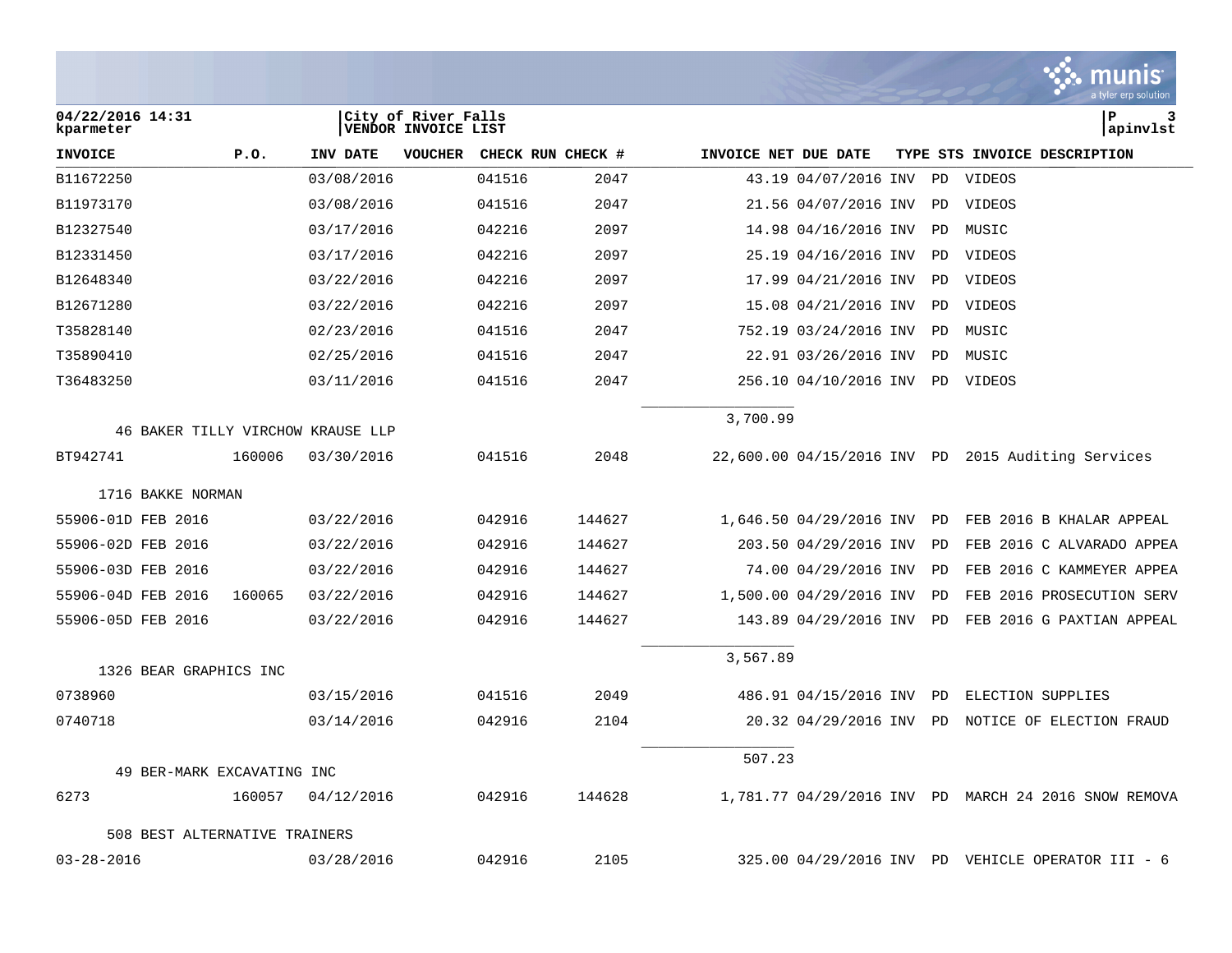|                                |                            |                                   |                                            |                   |                      |                                  |    | munis<br>a tyler erp solution                        |
|--------------------------------|----------------------------|-----------------------------------|--------------------------------------------|-------------------|----------------------|----------------------------------|----|------------------------------------------------------|
| 04/22/2016 14:31<br>kparmeter  |                            |                                   | City of River Falls<br>VENDOR INVOICE LIST |                   |                      |                                  |    | l P<br>4<br>apinvlst                                 |
| <b>INVOICE</b>                 | P.0.                       | INV DATE                          | <b>VOUCHER</b>                             | CHECK RUN CHECK # | INVOICE NET DUE DATE |                                  |    | TYPE STS INVOICE DESCRIPTION                         |
|                                |                            |                                   |                                            |                   |                      |                                  |    |                                                      |
| 1072 BOND, ANGIE               |                            |                                   |                                            |                   |                      |                                  |    |                                                      |
| APRIL 2016                     |                            | 04/13/2016                        | 042916                                     | 2106              |                      |                                  |    | 990.76 04/29/2016 INV PD COURSE REIMBURSEMENT        |
|                                |                            | 57 BORDER STATES INDUSTRIES, INC. |                                            |                   |                      |                                  |    |                                                      |
| 910867330                      | 150374                     | 03/02/2016                        | 042916                                     | 2107              |                      | 84.97 04/29/2016 INV             | PD | ELECTRIC DEPT - MINOR MAT                            |
| 910914703                      | 160109                     | 03/11/2016                        | 041516                                     | 2050              |                      | 215.48 04/15/2016 INV            | PD | ELECTRIC DEPT - MINOR MAT                            |
| 910949427                      | 160087                     | 03/18/2016                        | 041516                                     | 144567            |                      | 1,714.38 04/15/2016 INV          | PD | MISC. TOOLS                                          |
| 910963938                      | 160118                     | 03/25/2016                        | 041516                                     | 2050              |                      | 9,175.28 04/15/2016 INV          | PD | ELECTRIC DEPT - INVENTORY                            |
|                                |                            |                                   |                                            |                   | 11,190.11            |                                  |    |                                                      |
| 2159 BRAGER HANNAH             |                            |                                   |                                            |                   |                      |                                  |    |                                                      |
| RFSD 2015 H BRAGER             |                            | 04/01/2016                        | 041516                                     | 144568            |                      |                                  |    | 1,000.00 04/15/2016 INV PD RFSD SCHOLARSHIP AWARD RE |
| 2164 BUCKEYE INTERNATIONAL INC |                            |                                   |                                            |                   |                      |                                  |    |                                                      |
| 950163                         |                            | 03/10/2016                        | 041516                                     | 144569            |                      |                                  |    | 137.13 04/15/2016 INV PD AMBULANCE DISF CLEANER      |
|                                |                            |                                   |                                            |                   |                      |                                  |    |                                                      |
| 1569 CAPSTONE                  |                            |                                   |                                            |                   |                      |                                  |    |                                                      |
| CI0500597                      |                            | 03/16/2016                        | 041516                                     | 2051              |                      | 1,254.89 04/07/2016 INV PD BOOKS |    |                                                      |
| 412 CENTER POINT INC           |                            |                                   |                                            |                   |                      |                                  |    |                                                      |
| 1358121                        |                            | 03/01/2016                        | 041516                                     | 144570            |                      |                                  |    | 86.28 04/07/2016 INV PD LIBRARY SUPPLIES             |
|                                | 70 CINTAS CORPORATION #754 |                                   |                                            |                   |                      |                                  |    |                                                      |
| 754570604                      | 160013                     | 03/16/2016                        | 041516                                     | 144571            |                      | 173.73 04/15/2016 INV            | PD | 3/16/2016 CINTAS ELECTRIC                            |
| 754570606                      | 160014                     | 03/16/2016                        | 041516                                     | 144571            |                      | 63.05 04/15/2016 INV             | PD | 3/16/2016 CINTAS WATER UN                            |
| 754570607                      | 160015                     | 03/16/2016                        | 041516                                     | 144571            |                      | 36.20 04/15/2016 INV             | PD | 3/16/2016 CINTAS WWTP UNI                            |
| 754573251                      | 160013                     | 03/23/2016                        | 041516                                     | 144571            |                      | 170.45 04/15/2016 INV            | PD | 3/23/2016 CINTAS ELECTRIC                            |
| 754573252                      | 160020                     | 03/23/2016                        | 041516                                     | 144571            |                      | 165.63 04/15/2016 INV            | PD | 03/23/2016 CINTAS PW UNIF                            |
| 754573253                      | 160014                     | 03/23/2016                        | 041516                                     | 144571            |                      | 63.05 04/15/2016 INV             | PD | 3/23/2016 CINTAS WATER UN                            |
| 754573254                      | 160015                     | 03/23/2016                        | 041516                                     | 144571            |                      | 36.20 04/15/2016 INV             | PD | 3/23/2016 CINTAS WWTP UNI                            |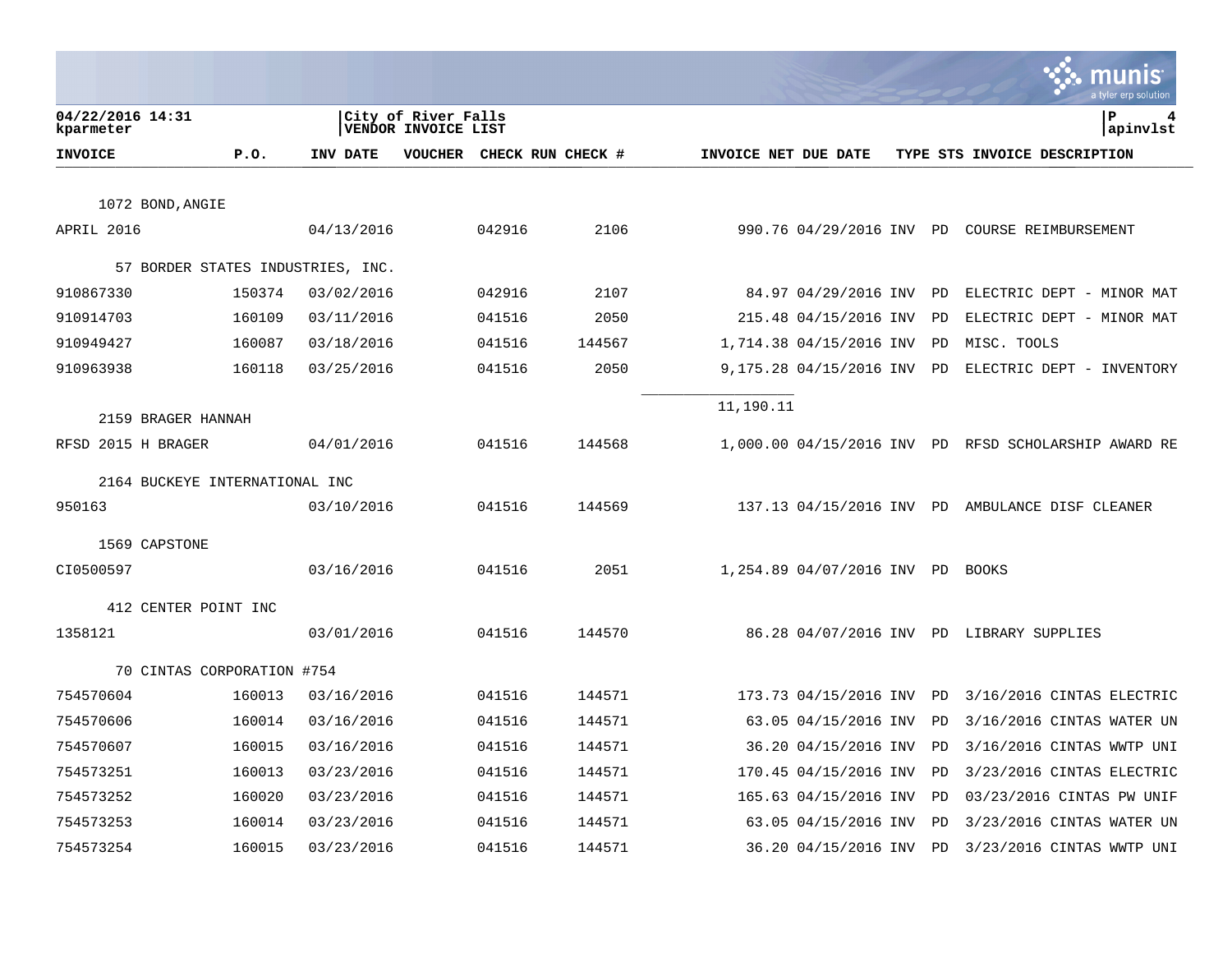|                                     |        |            |                                            |                   |        |                      |                          |           | munis<br>a tyler erp solution                     |
|-------------------------------------|--------|------------|--------------------------------------------|-------------------|--------|----------------------|--------------------------|-----------|---------------------------------------------------|
| 04/22/2016 14:31<br>kparmeter       |        |            | City of River Falls<br>VENDOR INVOICE LIST |                   |        |                      |                          |           | lР<br>5<br> apinvlst                              |
| <b>INVOICE</b>                      | P.0.   | INV DATE   | <b>VOUCHER</b>                             | CHECK RUN CHECK # |        | INVOICE NET DUE DATE |                          |           | TYPE STS INVOICE DESCRIPTION                      |
| 754575857                           | 160013 | 03/30/2016 |                                            | 042916            | 144629 |                      | 214.15 04/15/2016 INV    | PD        | 3/30/2016 CINTAS ELECTRIC                         |
| 754575858                           | 160020 | 03/30/2016 |                                            | 041516            | 144571 |                      | 167.13 04/15/2016 INV    | PD        | 3/30/2016 CINTAS PW UNIFO                         |
| 754575859                           | 160014 | 03/30/2016 |                                            | 041516            | 144571 |                      | 63.05 04/15/2016 INV     | PD        | 03/30/2016 CINTAS WATER U                         |
| 754575860                           | 160015 | 03/30/2016 |                                            | 041516            | 144571 |                      | 36.20 04/15/2016 INV     | PD        | 03/30/2016 CINTAS WWTP UN                         |
| 75457605                            | 160020 | 03/16/2016 |                                            | 041516            | 144571 |                      | 168.63 04/15/2016 INV    | <b>PD</b> | 3/16/2016 CINTAS PW UNIFO                         |
| 754581079                           | 160013 | 04/13/2016 |                                            | 042916            | 144629 |                      | 170.45 04/29/2016 INV    | PD        | 4/13/2016 CINTAS ELECTRIC                         |
| 754581080                           | 160020 | 04/13/2016 |                                            | 042916            | 144629 |                      | 172.19 04/29/2016 INV    | PD        | 4/13/2016 CINTAS PW UNIFO                         |
| 754581081                           | 160014 | 04/13/2016 |                                            | 042916            | 144629 |                      | 63.05 04/29/2016 INV     | PD        | 4/13/2016 CINTAS WATER UN                         |
| 754581082                           | 160015 | 04/13/2016 |                                            | 042916            | 144629 |                      | 36.20 04/29/2016 INV     | <b>PD</b> | 4/13/2016 CINTAS WWTP UNI                         |
| 366 COMPASS MINERALS AMERICA INC    |        |            |                                            |                   |        | 1,799.36             |                          |           |                                                   |
| 71469675                            | 160051 | 03/22/2016 |                                            | 041516            | 144572 |                      | 10,545.74 04/15/2016 INV | PD        | road salt                                         |
| 379 COMPUTER INTEGRATION TECHNOLOGY |        |            |                                            |                   |        |                      |                          |           |                                                   |
| 102485                              | 160096 | 02/29/2016 |                                            | 041516            | 144573 |                      | 2,350.00 04/15/2016 INV  | <b>PD</b> | 2/29 Support Renewal on D                         |
| 102486                              | 160097 | 02/29/2016 |                                            | 041516            | 144573 |                      | 4,520.00 04/15/2016 INV  | PD        | Support Renewal for Dell                          |
| 102563                              | 160093 | 03/14/2016 |                                            | 041516            | 144573 |                      | 1,124.00 04/15/2016 INV  | PD        | VMware vSphere Support -                          |
| 240304                              | 160016 | 02/12/2016 |                                            | 041516            | 144573 |                      | 914.00 04/15/2016 INV    | PD        | MARCH 2016 MONTHLY MANAGE                         |
| 240951                              | 160016 | 03/16/2016 |                                            | 041516            | 144573 |                      | 914.00 04/15/2016 INV    | <b>PD</b> | APRIL 2016 MONTHLY MANAGE                         |
| 241653                              | 160016 | 04/15/2016 |                                            | 042916            | 144630 |                      | 779.00 04/29/2016 INV    | <b>PD</b> | 2016 MONTHLY MANAGED BACK                         |
| 80 CRESCENT ELECTRIC SUPPLY CO      |        |            |                                            |                   |        | 10,601.00            |                          |           |                                                   |
| S501775904.001                      | 160110 | 03/14/2016 |                                            | 041516            | 144574 |                      | 1,148.77 04/15/2016 INV  | <b>PD</b> | ELECTRIC DEPT - MINOR MAT                         |
| S501839570.001                      | 160133 | 04/06/2016 |                                            | 042916            | 2108   |                      | 1,139.45 04/29/2016 INV  | <b>PD</b> | SUBSTATION WARNING SIGNS                          |
|                                     |        |            |                                            |                   |        |                      |                          |           |                                                   |
| 677 CUSTOM NEEDLE                   |        |            |                                            |                   |        | 2,288.22             |                          |           |                                                   |
| 15222                               |        | 03/04/2016 |                                            | 041516            | 144575 |                      |                          |           | 94.00 04/15/2016 INV PD RFPD YOUNKER UNIFORM ALTE |

 $\mathcal{L}$ 

85 DARRELL'S SEPTIC SERVICE INC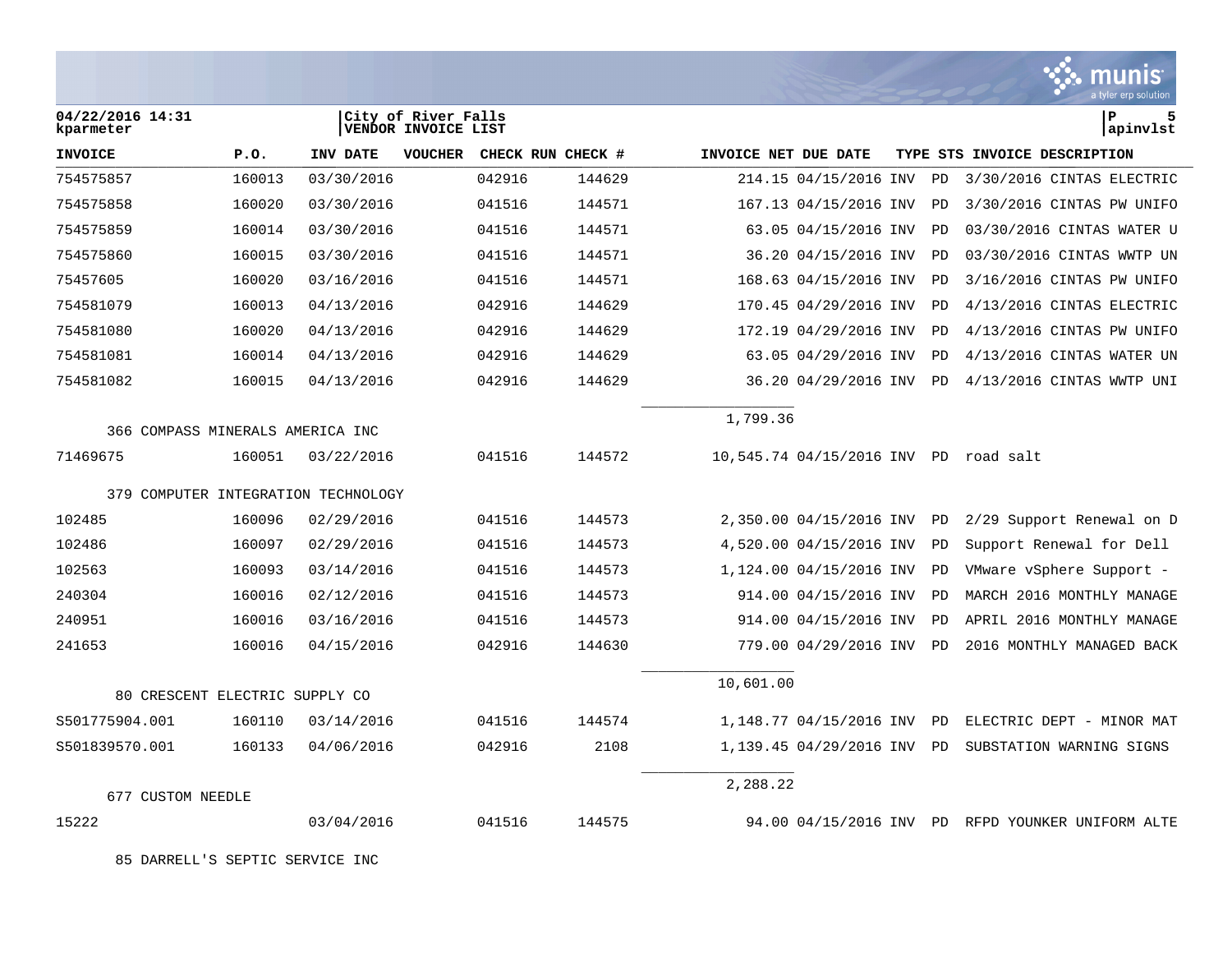|                                          |        |            |                                            |                   |        |                      |                         | a tyler erp solution                                 |
|------------------------------------------|--------|------------|--------------------------------------------|-------------------|--------|----------------------|-------------------------|------------------------------------------------------|
| 04/22/2016 14:31<br>kparmeter            |        |            | City of River Falls<br>VENDOR INVOICE LIST |                   |        |                      |                         | P<br>6<br>apinvlst                                   |
| <b>INVOICE</b>                           | P.0.   | INV DATE   | VOUCHER                                    | CHECK RUN CHECK # |        | INVOICE NET DUE DATE |                         | TYPE STS INVOICE DESCRIPTION                         |
| 23073                                    | 160081 | 03/31/2016 |                                            | 041516            | 144576 |                      |                         | 210.00 04/15/2016 INV PD MARCH porta potty rental    |
| 1943 DELTA MANAGEMENT ASSOCIATES INC     |        |            |                                            |                   |        |                      |                         |                                                      |
| 000000019602                             |        | 04/14/2016 |                                            | PYR41516          | 144621 |                      |                         | 175.27 04/14/2016 INV PD PPE 04/10/16                |
| 577 DEMCO INC                            |        |            |                                            |                   |        |                      |                         |                                                      |
| 5816241                                  |        | 03/01/2016 |                                            | 041516            | 2052   |                      | 82.56 04/06/2016 INV PD | BOOK MATERIALS                                       |
| 468 DESIGNER PROPERTIES                  |        |            |                                            |                   |        |                      |                         |                                                      |
| APRIL 2016                               |        | 04/07/2016 |                                            | 042916            | 144631 |                      |                         | 93.44 04/29/2016 INV PD APRIL 2016 SOLAR REFUND      |
| 1451 DISTRICT 2 INC                      |        |            |                                            |                   |        |                      |                         |                                                      |
| 1664                                     |        | 03/26/2016 |                                            | 042916            | 144632 |                      |                         | 39.21 04/29/2016 INV PD RED HEAD PLATE / SHIPPING    |
| 98 EO JOHNSON CO INC                     |        |            |                                            |                   |        |                      |                         |                                                      |
| 18368865                                 |        | 02/25/2016 |                                            | 041516            | 144577 |                      |                         | 109.52 04/06/2016 INV PD MAR 2016 SAMSUNG MULTIXPR   |
| 7 EFTPS                                  |        |            |                                            |                   |        |                      |                         |                                                      |
| 000000019598                             |        | 04/14/2016 |                                            |                   | 144618 |                      |                         | 67,317.92 04/14/2016 DIR PD PPE 041/0/16             |
| 887 MILLER CONSULTATIONS & ELECTIONS INC |        |            |                                            |                   |        |                      |                         |                                                      |
| 31285                                    |        | 03/29/2016 |                                            | 041516            | 144578 |                      |                         | 459.58 04/15/2016 INV PD METAL A FRAME SIGN STAND    |
| 107 ESS BROTHERS & SONS INC              |        |            |                                            |                   |        |                      |                         |                                                      |
| VV1010                                   | 160100 | 03/16/2016 |                                            | 041516            | 2053   |                      |                         | $9,247.00$ 04/15/2016 INV PD castings Mill & Overlay |
| 109 EXPRESS PERSONNEL SERVICES           |        |            |                                            |                   |        |                      |                         |                                                      |
| 17043746-1                               |        | 03/15/2016 |                                            | 041516            | 144579 |                      |                         | 256.96 04/15/2016 INV PD 3/13 PW 16 HOURS P WEISMA   |
| 17072696-2                               |        | 03/22/2016 |                                            | 041516            | 144579 |                      |                         | 256.96 04/15/2016 INV PD P WEISMANN 16 HRS SPRING    |
| 364 FBG SERVICE CORPORATION              |        |            |                                            |                   |        | 513.92               |                         |                                                      |
| 767088                                   |        | 03/28/2016 |                                            | 041516            | 2054   |                      |                         | 250.00 04/15/2016 INV PD SCRUB RECOAT PW 3/28/16     |

 $\mathcal{L}^{\text{max}}$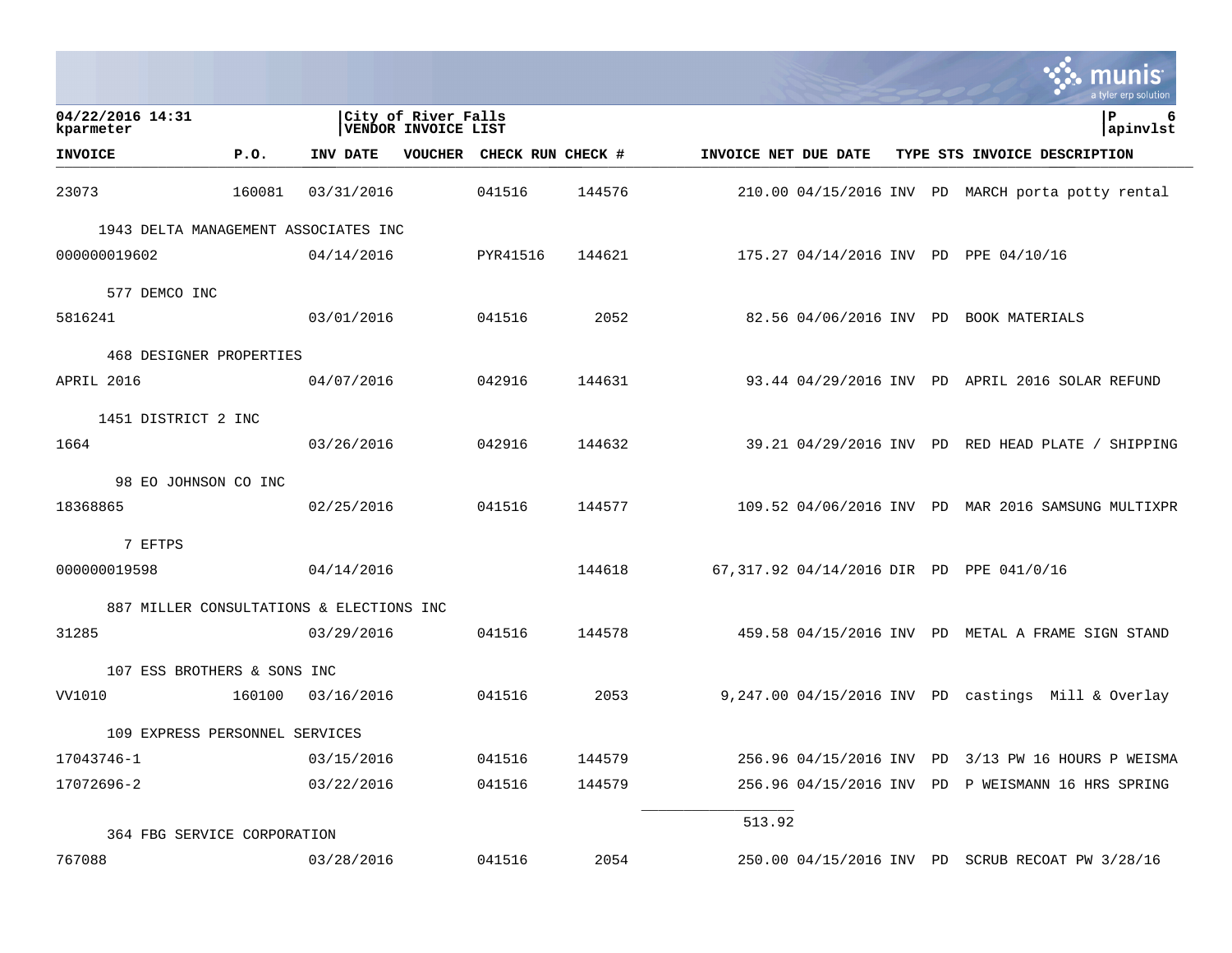|                                            |        |                                        |                                            |                   |        |                           |                             |           | I tyler erp solutior                                 |
|--------------------------------------------|--------|----------------------------------------|--------------------------------------------|-------------------|--------|---------------------------|-----------------------------|-----------|------------------------------------------------------|
| 04/22/2016 14:31<br>kparmeter              |        |                                        | City of River Falls<br>VENDOR INVOICE LIST |                   |        |                           |                             |           | ΙP<br> apinvlst                                      |
| <b>INVOICE</b>                             | P.0.   | INV DATE                               | <b>VOUCHER</b>                             | CHECK RUN CHECK # |        | INVOICE NET DUE DATE      |                             |           | TYPE STS INVOICE DESCRIPTION                         |
| 767334                                     | 160068 | 03/31/2016                             |                                            | 041516            | 2054   |                           |                             |           | 4,529.79 04/15/2016 INV PD MARCH 2016 Cleaning Contr |
| 1205 VERSA VEND VENDING                    |        |                                        |                                            |                   |        | 4,779.79                  |                             |           |                                                      |
| 2114:009279                                |        | 01/27/2016                             |                                            | 041516            | 2055   |                           |                             |           | 175.00 04/15/2016 INV PD PD VENDING SERVICE 1/27/1   |
|                                            |        | 6 FIRST NATIONAL BANK - RF SECTION 125 |                                            |                   |        |                           |                             |           |                                                      |
| 000000019597                               |        | 04/14/2016                             |                                            | PYR41516          | 2089   |                           |                             |           | 3,317.56 04/14/2016 INV PD PPE 04/10/16              |
| 115 FIRST NATIONAL BANK OF RIVER FALLS INC |        |                                        |                                            |                   |        |                           |                             |           |                                                      |
| 0216 4/15                                  |        | 04/15/2016                             |                                            | 041516            | 144580 |                           | 37,061.62 04/15/2016 INV PD |           | 2015 FIRE TRUCK DEBT SERV                            |
| 2016 4/15                                  |        | 04/15/2016                             |                                            | 041516            | 144580 | 134,321.69 04/15/2016 INV |                             | PD        | REFI 2007 A NOTES DEBT SE                            |
|                                            |        |                                        |                                            |                   |        | 171,383.31                |                             |           |                                                      |
| 117 FIRST SHRED LLC<br>181109              | 160030 | 04/12/2016                             |                                            | 042916            | 2109   |                           |                             |           | 45.80 04/29/2016 INV PD 4/12 Shredding at City Ha    |
|                                            |        |                                        |                                            |                   |        |                           |                             |           |                                                      |
| 389 FREEMAN, JAMES                         |        |                                        |                                            |                   |        |                           |                             |           |                                                      |
| APRIL 2016                                 |        | 04/07/2016                             |                                            | 042916            | 2110   |                           |                             |           | 94.64 04/29/2016 INV PD APRIL 2016 SOLAR REFUND      |
| 2174 GAGLIARDI WILLIAM                     |        |                                        |                                            |                   |        |                           |                             |           |                                                      |
| 05/12/15                                   |        | 03/25/2016                             |                                            | 041516            | 2056   |                           |                             |           | 276.00 04/15/2016 INV PD 69 CITY PHOTOS MEDIA USAG   |
| 123 CENGAGE LEARNING                       |        |                                        |                                            |                   |        |                           |                             |           |                                                      |
| 57687534                                   |        | 03/03/2016                             |                                            | 041516            | 2057   |                           | 124.10 04/07/2016 INV       | <b>PD</b> | LIBRARY SUPPLIES                                     |
| 57757109                                   |        | 03/16/2016                             |                                            | 041516            | 2057   |                           | 24.69 04/07/2016 INV        | PD        | LIBRARY SUPPLIES                                     |
| 57765461                                   |        | 03/17/2016                             |                                            | 041516            | 2057   |                           | 89.96 04/07/2016 INV        | PD        | LIBRARY SUPPLIES                                     |
| 57790342                                   |        | 03/22/2016                             |                                            | 041516            | 2057   |                           | 74.72 04/07/2016 INV        |           | PD LIBRARY SUPPLIES                                  |
| 864 GALLS LLC                              |        |                                        |                                            |                   |        | 313.47                    |                             |           |                                                      |
| 004844096                                  |        | 02/04/2016                             |                                            | 041516            | 2058   |                           | 166.00 04/15/2016 INV       | <b>PD</b> | PD GEAR                                              |
|                                            |        |                                        |                                            |                   |        |                           |                             |           |                                                      |
| 004855776                                  |        | 02/07/2016                             |                                            | 041516            | 2058   |                           | 81.95 04/15/2016 INV PD     |           | PD BADGE                                             |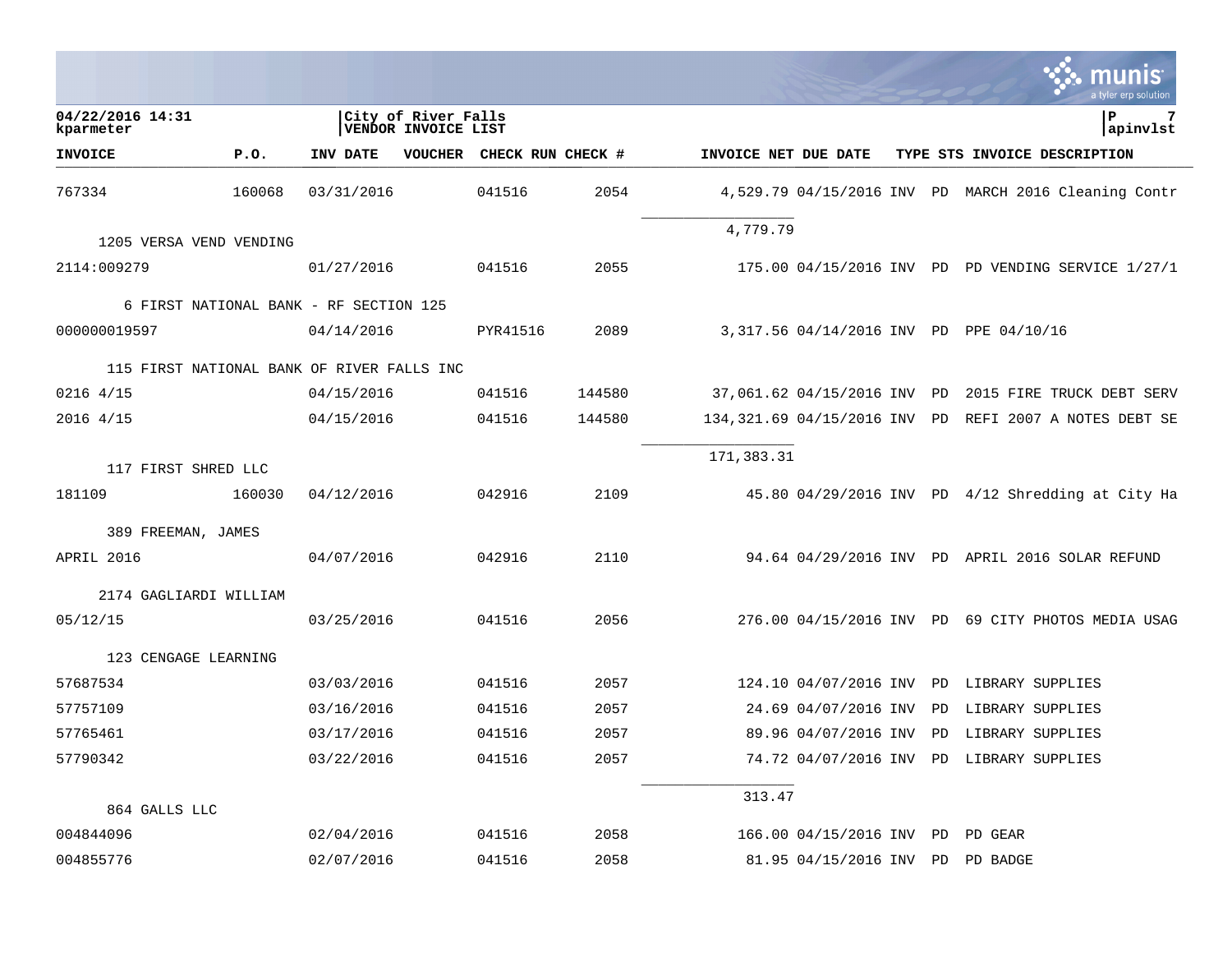|                               |        |            |                                            |        |                   |                      |                         |    | IS<br>a tyler erp solution                           |
|-------------------------------|--------|------------|--------------------------------------------|--------|-------------------|----------------------|-------------------------|----|------------------------------------------------------|
| 04/22/2016 14:31<br>kparmeter |        |            | City of River Falls<br>VENDOR INVOICE LIST |        |                   |                      |                         |    | l P<br>8<br>apinvlst                                 |
| <b>INVOICE</b>                | P.0.   | INV DATE   | <b>VOUCHER</b>                             |        | CHECK RUN CHECK # | INVOICE NET DUE DATE |                         |    | TYPE STS INVOICE DESCRIPTION                         |
| 004870519                     |        | 02/09/2016 |                                            | 041516 | 2058              |                      | 38.81 04/15/2016 INV    | PD | PD COLLAR BRASS/INSIGNIA                             |
| 004887891                     |        | 02/12/2016 |                                            | 041516 | 2058              |                      | 100.52 04/15/2016 INV   | PD | FASTLINK TACTICAL EYEWEAR                            |
| 004895939                     |        | 02/15/2016 |                                            | 041516 | 2058              |                      | 86.68 04/15/2016 INV    | PD | PD GEAR                                              |
| 004946349                     |        | 02/23/2016 |                                            | 041516 | 2058              |                      | 46.51 04/15/2016 INV PD |    | PRO EAR ULTRA                                        |
|                               |        |            |                                            |        |                   | 520.47               |                         |    |                                                      |
| 770 GOLDEN, CHUCK             |        |            |                                            |        |                   |                      |                         |    |                                                      |
| APRIL 2016                    |        | 04/16/2016 |                                            | 042216 | 2098              |                      |                         |    | 150.50 04/22/2016 INV PD 2016 HOMICIDE ANNUAL CONF   |
| 937 GRACE PAULSON             |        |            |                                            |        |                   |                      |                         |    |                                                      |
| APRIL 2016                    |        | 04/07/2016 |                                            | 042916 | 144633            |                      |                         |    | 47.93 04/29/2016 INV PD APRIL 2016 SOLAR REFUND      |
| 845 MAILROOM FINANCE CO       |        |            |                                            |        |                   |                      |                         |    |                                                      |
| FEB POSTAGE                   | 160091 | 03/18/2016 |                                            |        | 144620            |                      |                         |    | 2,000.00 04/15/2016 DIR PD 2016 POSTAGE FUNDS        |
| 2218 HAUTH TOM                |        |            |                                            |        |                   |                      |                         |    |                                                      |
| APRIL 2016                    |        | 04/21/2016 |                                            | 042216 | 2099              |                      |                         |    | 283.08 04/22/2016 INV PD REFUND OVERPAYMENT #4747-   |
| 133 HAWKINS INC               |        |            |                                            |        |                   |                      |                         |    |                                                      |
| 3855461                       | 160042 | 03/21/2016 |                                            | 041516 | 2059              |                      |                         |    | 2,131.03 04/15/2016 INV PD 3/21 WATER DEPT - CHEMICA |
| 139 HILL, DON                 |        |            |                                            |        |                   |                      |                         |    |                                                      |
| 2016 SAFETY FOOT              |        | 03/14/2016 |                                            | 041516 | 2060              |                      |                         |    | 150.00 04/15/2016 INV PD 2016 SAFETY FOOTWEAR REIM   |
| 144 HUDSON FORD MERCURY LLC   |        |            |                                            |        |                   |                      |                         |    |                                                      |
| 2016 CARGO VAN                | 160117 | 03/21/2016 |                                            | 041516 | 2061              |                      |                         |    | 21,600.00 04/15/2016 INV PD 2016 FORD TRANSIT-ENGINE |
| 146 HUEBSCH LAUNDRY COMPANY   |        |            |                                            |        |                   |                      |                         |    |                                                      |
| 3622397                       |        | 03/02/2016 |                                            | 042916 | 2111              |                      | 58.19 04/29/2016 INV PD |    | 03-02-2016 PD MAT SERVICE                            |
| 3626195                       |        | 03/09/2016 |                                            | 041516 | 2063              |                      | 68.73 04/06/2016 INV    | PD | RUG SERVICE                                          |
| 3629976                       |        | 03/16/2016 |                                            | 041516 | 2062              |                      | 40.52 04/15/2016 INV    | PD | 3/16 MATT SERVICE                                    |
| 3629990                       |        | 03/16/2016 |                                            | 041516 | 2062              |                      | 51.84 04/15/2016 INV PD |    | 3/16 PW BUILDING MAT SERV                            |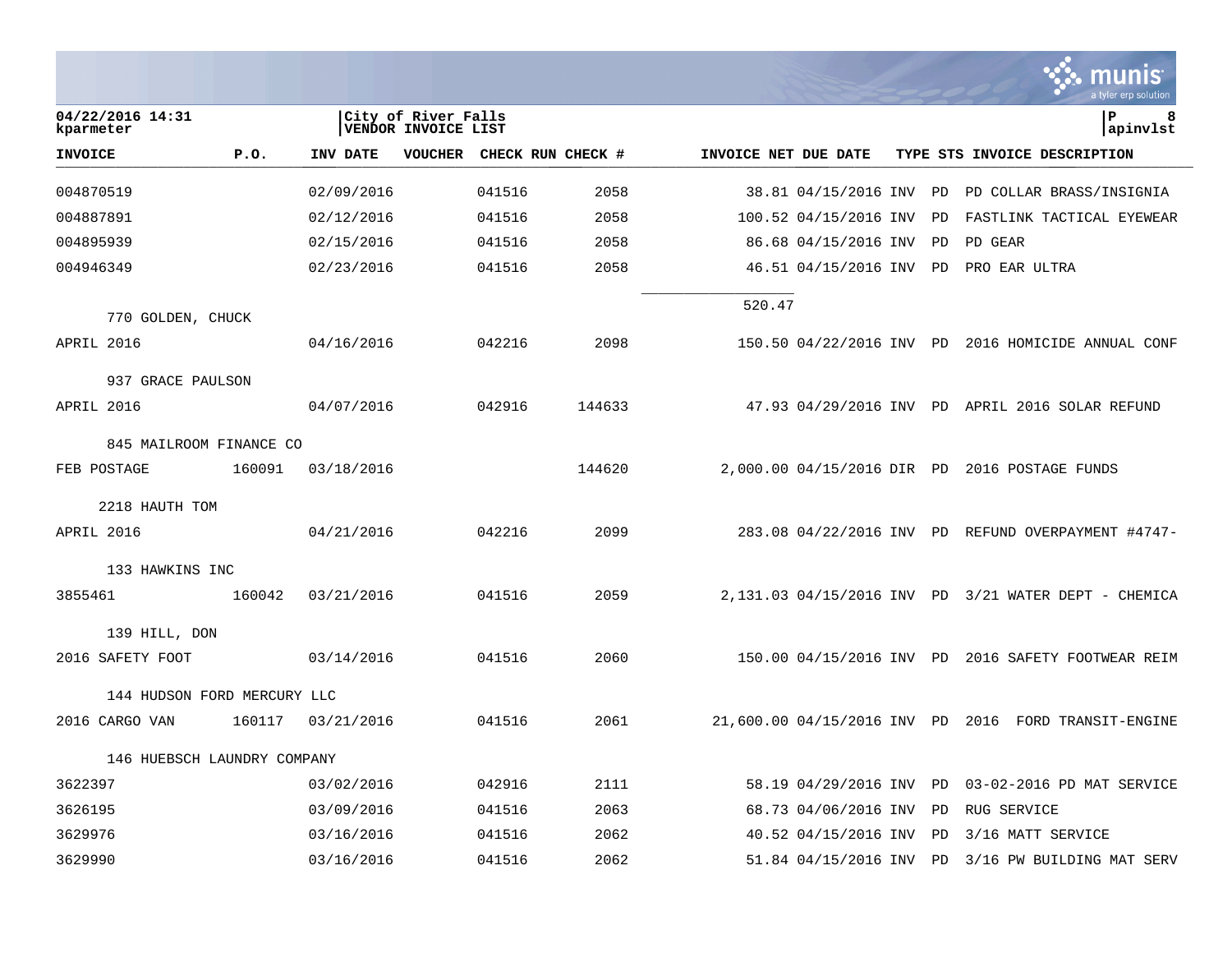|                                 |        |                                                 |                                            |                   |      |                      |                          |           | munis<br>a tyler erp solution                    |
|---------------------------------|--------|-------------------------------------------------|--------------------------------------------|-------------------|------|----------------------|--------------------------|-----------|--------------------------------------------------|
| 04/22/2016 14:31<br>kparmeter   |        |                                                 | City of River Falls<br>VENDOR INVOICE LIST |                   |      |                      |                          |           | l P<br>9<br> apinvlst                            |
| <b>INVOICE</b>                  | P.0.   | <b>INV DATE</b>                                 | VOUCHER                                    | CHECK RUN CHECK # |      | INVOICE NET DUE DATE |                          |           | TYPE STS INVOICE DESCRIPTION                     |
| 3629998                         |        | 03/16/2016                                      |                                            | 041516            | 2062 |                      | 30.21 04/15/2016 INV     | PD        | 3/16 CITY HALL MAT SERVIC                        |
| 3633747                         |        | 03/23/2016                                      |                                            | 041516            | 2063 |                      | 85.83 04/06/2016 INV     | PD        | RUG SERVICE                                      |
| 3637491                         |        | 03/30/2016                                      |                                            | 042916            | 2111 |                      | 58.19 04/29/2016 INV     | PD        | 03/30/2016 PD MAT DELIVER                        |
| 3637503                         |        | 03/30/2016                                      |                                            | 041516            | 2062 |                      | 46.84 04/15/2016 INV     | PD        | 3/30 PW MAT SERVICE                              |
| 3637512                         |        | 03/30/2016                                      |                                            | 041516            | 2062 |                      | 37.23 04/15/2016 INV     | PD        | 3/30 CITY HALL MAT SERVIC                        |
|                                 |        | 1 INTERNATIONAL CITY MGMT ASSOC RETIREMENT CORP |                                            |                   |      | 477.58               |                          |           |                                                  |
| 000000019592                    |        | 04/14/2016                                      |                                            | PYR41516          | 2090 |                      | 16,447.13 04/14/2016 INV | PD        | PPE<br>04/10/16                                  |
| 000000019593                    |        | 04/14/2016                                      |                                            | PYR41516          | 2091 |                      | 180.00 04/14/2016 INV    | PD        | PPE 04/10/16                                     |
|                                 |        |                                                 |                                            |                   |      | 16,627.13            |                          |           |                                                  |
|                                 |        | 948 INDUSTRIAL HEALTH SERVICES NETWORK INC      |                                            |                   |      |                      |                          |           |                                                  |
| 107044                          |        | 03/31/2016                                      |                                            | 041516            | 2064 |                      |                          |           | 134.00 04/15/2016 INV PD MONTHLY DRUG DOT SCREEN |
| 150 INFOSEND INC                |        |                                                 |                                            |                   |      |                      |                          |           |                                                  |
| 103489                          |        | 03/23/2016                                      |                                            | 041516            | 2065 |                      | 1,031.37 04/15/2016 INV  | PD        | FEB INSERT REFUSE                                |
| 103847                          | 160055 | 03/31/2016                                      |                                            | 042916            | 2112 |                      | 3,173.52 04/29/2016 INV  | PD        | MARCH 2016 Printing/stuff                        |
| 668 INNOVATIVE OFFICE SOLUTIONS |        |                                                 |                                            |                   |      | 4,204.89             |                          |           |                                                  |
| IN1068101                       |        | 02/02/2016                                      |                                            | 041516            | 2066 |                      | 65.96 04/15/2016 INV     | PD        | 2/2 GARAGE OFFICE SUPPLIE                        |
| IN1070090                       |        | 02/03/2016                                      |                                            | 041516            | 2066 |                      | 106.39 04/15/2016 INV    | PD        | 2/3 PD OFFICE SUPPLIES                           |
| IN1070091                       |        | 02/03/2016                                      |                                            | 041516            | 2066 |                      | 70.95 04/15/2016 INV     | PD        | 2/3<br>LIBRARY OFFICE SUPPL                      |
| IN1072679                       |        | 02/05/2016                                      |                                            | 041516            | 2066 |                      | 46.77 04/15/2016 INV     | PD        | GENERAL CITY HALL OFF<br>2/5                     |
| IN1075707                       |        | 02/09/2016                                      |                                            | 041516            | 2066 |                      | 238.99 04/15/2016 INV    | PD        | 2/9 PLOTTER PRINTING SUPP                        |
| IN1077243                       |        | 02/10/2016                                      |                                            | 041516            | 2066 |                      | 43.22 04/15/2016 INV     | PD        | 2/10 ELECTION SUPPLY ORDE                        |
| IN1080734                       |        | 02/12/2016                                      |                                            | 041516            | 2066 |                      | 21.95 04/15/2016 INV     | <b>PD</b> | 2/12 LIBRARY OFFICE SUPPL                        |
| IN1080735                       |        | 02/12/2016                                      |                                            | 041516            | 2066 |                      | 85.17 04/15/2016 INV     | PD        | 2/12 WATER/COM DEV/GENERA                        |
| IN1083447                       |        | 02/16/2016                                      |                                            | 041516            | 2066 |                      | 68.73 04/15/2016 INV     | <b>PD</b> | 2/16 FINANCE OFFICE SUPPL                        |
| IN1088188                       |        | 02/19/2016                                      |                                            | 041516            | 2066 |                      | 173.85 04/15/2016 INV    | PD        | 2/19 PD OFFICE SUPPLIES                          |

and the control of the control of the control of

**Tara**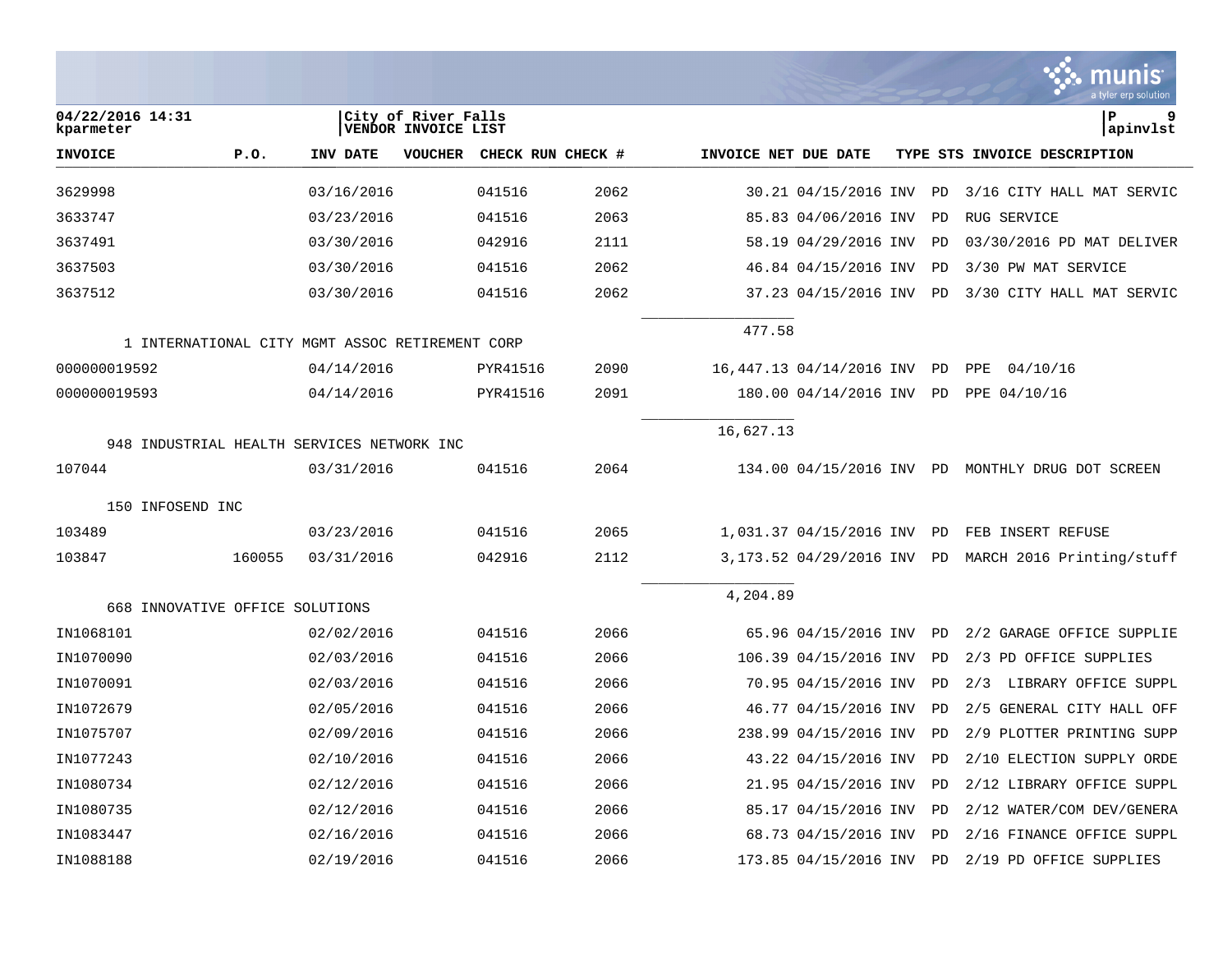

| 04/22/2016 14:31<br>kparmeter |      |            | City of River Falls<br>VENDOR INVOICE LIST |                           |      |                      |                         |           | l P<br>10<br>apinvlst        |
|-------------------------------|------|------------|--------------------------------------------|---------------------------|------|----------------------|-------------------------|-----------|------------------------------|
| <b>INVOICE</b>                | P.O. | INV DATE   |                                            | VOUCHER CHECK RUN CHECK # |      | INVOICE NET DUE DATE |                         |           | TYPE STS INVOICE DESCRIPTION |
| IN1089811                     |      | 02/22/2016 |                                            | 041516                    | 2066 |                      | 139.40 04/15/2016 INV   | PD        | 2/22 LIBRARY OFFICE SUPPL    |
| IN1089812                     |      | 02/22/2016 |                                            | 041516                    | 2066 |                      | 179.38 04/15/2016 INV   | PD        | 2/22 COM DEV/GENERAL OFFI    |
| IN1092781                     |      | 02/24/2016 |                                            | 041516                    | 2066 |                      | 4.32 04/15/2016 INV     | PD        | 2/24 PD OFFICE<br>SUPPLIES   |
| IN1096152                     |      | 02/26/2016 |                                            | 041516                    | 2066 |                      | 143.20 04/15/2016 INV   | PD        | 2/26 GENERAL / ELEC OFFIC    |
| IN1097972                     |      | 02/29/2016 |                                            | 041516                    | 2066 |                      | 144.78 04/15/2016 INV   | <b>PD</b> | 2/29 CITY HALL OFFICE SUP    |
| IN1099640                     |      | 03/01/2016 |                                            | 041516                    | 2066 |                      | 1,604.58 04/15/2016 INV | PD        | 3/1 LIBRARY SUPPLY ORDER     |
| IN1102874                     |      | 03/03/2016 |                                            | 042916                    | 2113 |                      | 162.75 04/29/2016 INV   | PD        | 3 CHAIRMATS                  |
| IN1102875                     |      | 03/03/2016 |                                            | 042916                    | 2113 |                      | 47.65 04/29/2016 INV    | PD        | FIRE DEPT OFFICE SUPPLIES    |
| IN1102876                     |      | 03/03/2016 |                                            | 042916                    | 2113 |                      | 159.64 04/29/2016 INV   | PD        | UTILITY OFFICE SUPPLIES      |
| IN1102877                     |      | 03/03/2016 |                                            | 042916                    | 2113 |                      | 65.00 04/29/2016 INV    | PD        | PW PAPER ORDER               |
| IN1104572                     |      | 03/04/2016 |                                            | 042916                    | 2113 |                      | 226.85 04/29/2016 INV   | <b>PD</b> | K THILL CHAIR                |
| IN1104573                     |      | 03/04/2016 |                                            | 042916                    | 2113 |                      | 23.85 04/29/2016 INV    | PD        | PARK AND REC OFFICE SUPPL    |
| IN1106171                     |      | 03/07/2016 |                                            | 042916                    | 2113 |                      | 59.02 04/29/2016 INV    | PD        | FINANCE OFFICE SUPPLY ORD    |
| IN1107392                     |      | 03/07/2016 |                                            | 042916                    | 2113 |                      | 408.00 04/29/2016 INV   | PD        | COM DEV CHAIR                |
| IN1109145                     |      | 03/09/2016 |                                            | 042916                    | 2113 |                      | 122.16 04/29/2016 INV   | PD        | AMB SUPPLY ORDER             |
| IN1109147                     |      | 03/09/2016 |                                            | 042916                    | 2113 |                      | 65.26 04/29/2016 INV    | PD        | FIRE DEPT OFFICE SUPPLIES    |
| IN1112483                     |      | 03/11/2016 |                                            | 042916                    | 2113 |                      | 137.33 04/29/2016 INV   | PD        | PD OFFICE SUPPLIES           |
| IN1113891                     |      | 03/11/2016 |                                            | 041516                    | 2066 |                      | 375.00 04/15/2016 INV   | PD        | PD CHAIR                     |
| IN1114098                     |      | 03/14/2016 |                                            | 042916                    | 2113 |                      | 90.15 04/29/2016 INV    | PD        | FINANCE OFFICE SUPPLY ORD    |
| IN1118751                     |      | 03/17/2016 |                                            | 042916                    | 2113 |                      | 241.42 04/29/2016 INV   | PD        | LIBRARY OFFICE SUPPLY ORD    |
| IN1120397                     |      | 03/18/2016 |                                            | 042916                    | 2113 |                      | 279.79 04/29/2016 INV   | PD        | GENERAL/UTILITY ADMIN / CO   |
| IN1127902                     |      | 03/25/2016 |                                            | 042916                    | 2113 |                      | 119.72 04/29/2016 INV   | PD        | COM DEV/REC/CLERK/FINANCE    |
| IN1130749                     |      | 03/29/2016 |                                            | 042916                    | 2113 |                      | 13.02 04/29/2016 INV    | PD        | COURT OFFICE SUPPLIES        |
| IN1130750                     |      | 03/29/2016 |                                            | 042916                    | 2113 |                      | 101.60 04/29/2016 INV   | PD        | AMB OFFICE SUPPLY ORDER      |
| IN1130751                     |      | 03/29/2016 |                                            | 042916                    | 2113 |                      | 691.48 04/29/2016 INV   | PD        | TABLES FOR ATRIUM            |
| IN1130752                     |      | 03/29/2016 |                                            | 042916                    | 2113 |                      | 21.01 04/29/2016 INV    | PD        | LIBRARY OFFICE SUPPLY ORD    |
| IN1130753                     |      | 03/29/2016 |                                            | 042916                    | 2113 |                      | 195.03 04/29/2016 INV   | PD        | PD OFFICE SUPPLY ORDER       |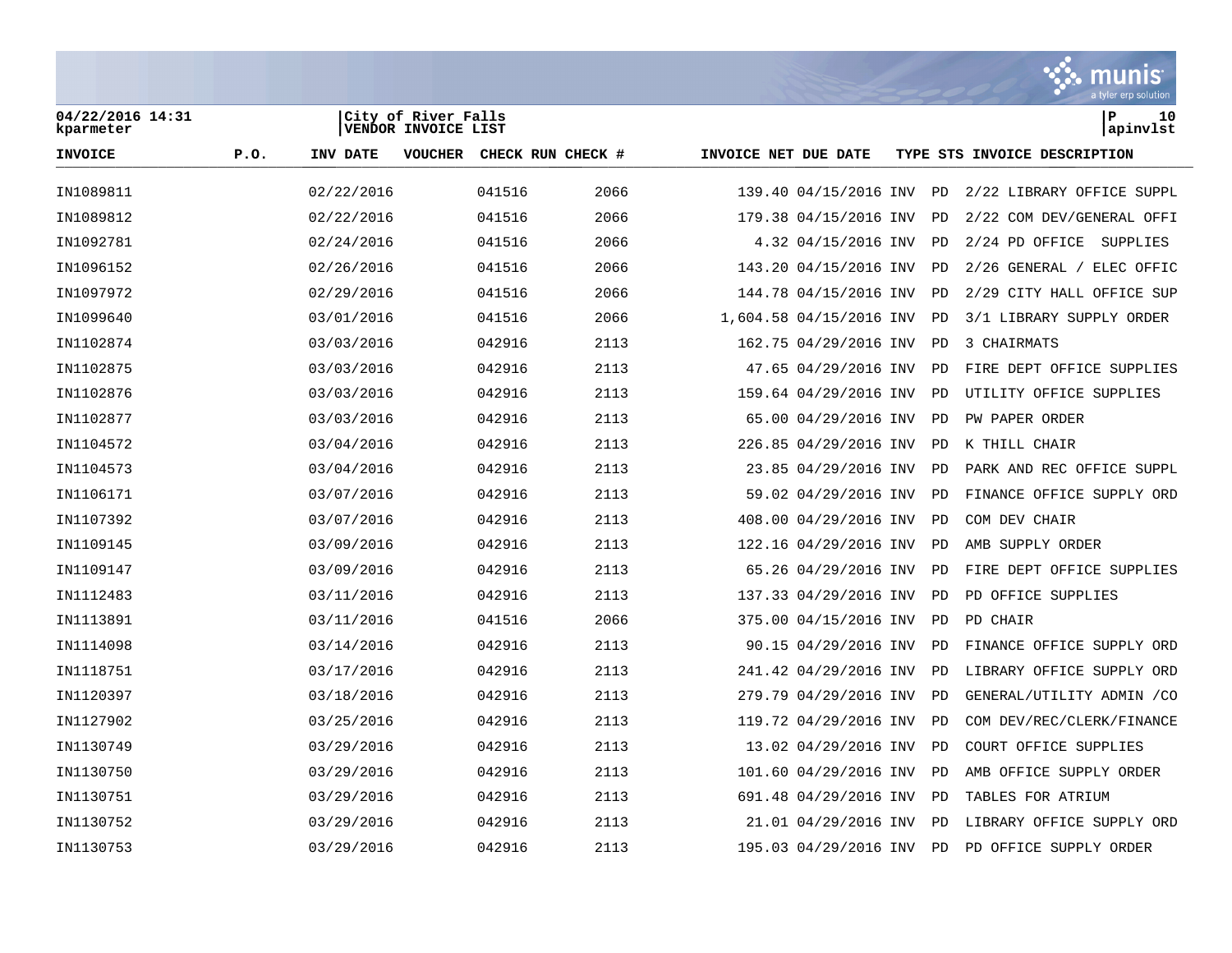|                                   |        |            |                                            |        |                   |                      |                            |           | nıs<br>a tvler erp solutior                          |
|-----------------------------------|--------|------------|--------------------------------------------|--------|-------------------|----------------------|----------------------------|-----------|------------------------------------------------------|
| 04/22/2016 14:31<br>kparmeter     |        |            | City of River Falls<br>VENDOR INVOICE LIST |        |                   |                      |                            |           | ΙP<br>11<br>apinvlst                                 |
| <b>INVOICE</b>                    | P.0.   | INV DATE   | <b>VOUCHER</b>                             |        | CHECK RUN CHECK # | INVOICE NET DUE DATE |                            |           | TYPE STS INVOICE DESCRIPTION                         |
| IN1133381                         |        | 03/29/2016 |                                            | 042916 | 2113              |                      | 94.91 04/29/2016 INV       | PD        | UTILITY ADMIN PAPER                                  |
| IN1133863                         |        | 03/31/2016 |                                            | 042916 | 2113              |                      | 70.41 04/29/2016 INV       | PD        | PLOTTER INK                                          |
| IN121902                          |        | 03/21/2016 |                                            | 042916 | 2113              |                      | 69.36 04/29/2016 INV       | <b>PD</b> | LIBRARY OFFICE SUPPLY ORD                            |
| SCN 044160                        |        | 03/30/2016 |                                            | 042916 | 2113              |                      | $-20.74$ 04/29/2016 CRM    | PD        | LIBRARY TICKET HOLDER CRE                            |
| 1201 INSIGHT EDGE LLC             |        |            |                                            |        |                   | 6,957.31             |                            |           |                                                      |
| 1456                              | 160059 | 04/04/2016 |                                            | 042916 | 2114              |                      |                            |           | 1,252.90 04/29/2016 INV PD APRIL AMB DIRECTOR Coachi |
| 156 STUART C IRBY TOOL AND SAFETY |        |            |                                            |        |                   |                      |                            |           |                                                      |
| S009355696.001                    |        | 03/26/2016 |                                            | 041516 | 144581            |                      | 162.90 04/15/2016 INV      | PD        | TESTING SUPPIES                                      |
| S009399683.001                    | 160052 | 03/15/2016 |                                            | 041516 | 144581            |                      | 3,780.00 04/15/2016 INV    | <b>PD</b> | ELECT INVENTORY                                      |
| S009399683.003                    | 160052 | 03/21/2016 |                                            | 041516 | 144581            |                      | 568.00 04/15/2016 INV      | PD        | ELECT INVENTORY                                      |
| S009399683.004                    | 160052 | 03/29/2016 |                                            | 041516 | 144581            |                      | 1,050.00 04/15/2016 INV    | PD        | ELECT INVENTORY                                      |
| S009400473.001                    | 160053 | 03/21/2016 |                                            | 041516 | 144581            |                      | 8,945.00 04/15/2016 INV    | <b>PD</b> | ELECTRIC STREET POLE INVE                            |
| S009501017.001                    | 160130 | 04/04/2016 |                                            | 042916 | 144634            |                      | 891.87 04/29/2016 INV      | <b>PD</b> | Squirrel Guard                                       |
| 157 ITRON INC                     |        |            |                                            |        |                   | 15,397.77            |                            |           |                                                      |
| 407084                            | 160124 | 03/12/2016 |                                            | 041516 | 2067              |                      | 7,692.99 04/15/2016 INV PD |           | 2016 ANNUAL MAINTENANCE C                            |
| 160 DAVID E WILKENS INC           |        |            |                                            |        |                   |                      |                            |           |                                                      |
| 115046                            |        | 03/11/2016 |                                            | 042916 | 2115              |                      | 375.00 04/29/2016 INV      |           | PD 3/11 RF AMB FORD 2002 E45                         |
| 159 JH LARSON ELECTRICAL COMPANY  |        |            |                                            |        |                   |                      |                            |           |                                                      |
| S101162875.001                    |        | 03/15/2016 |                                            | 041516 | 144582            |                      | 7.73 04/15/2016 INV        | PD        | PD RADAR CONNECTOR                                   |
| S101169140.001                    |        | 04/04/2016 |                                            | 042916 | 144635            |                      | 365.00 04/29/2016 INV      | <b>PD</b> | 4 BALLAST FOR LIBRARY                                |
| S101170448.001                    |        | 03/28/2016 |                                            | 042916 | 144635            |                      | 62.43 04/29/2016 INV       | PD        | LIBRARY LIGHTS                                       |
| 162 JOBSHO                        |        |            |                                            |        |                   | 435.16               |                            |           |                                                      |
| 1686674                           |        | 02/29/2016 |                                            | 041516 | 144583            |                      | 893.32 04/15/2016 INV PD   |           | OPEN JOB POSTINGS MEDIA/P                            |

 $\sim$ 

and a state and

the control of the control of the control of the con-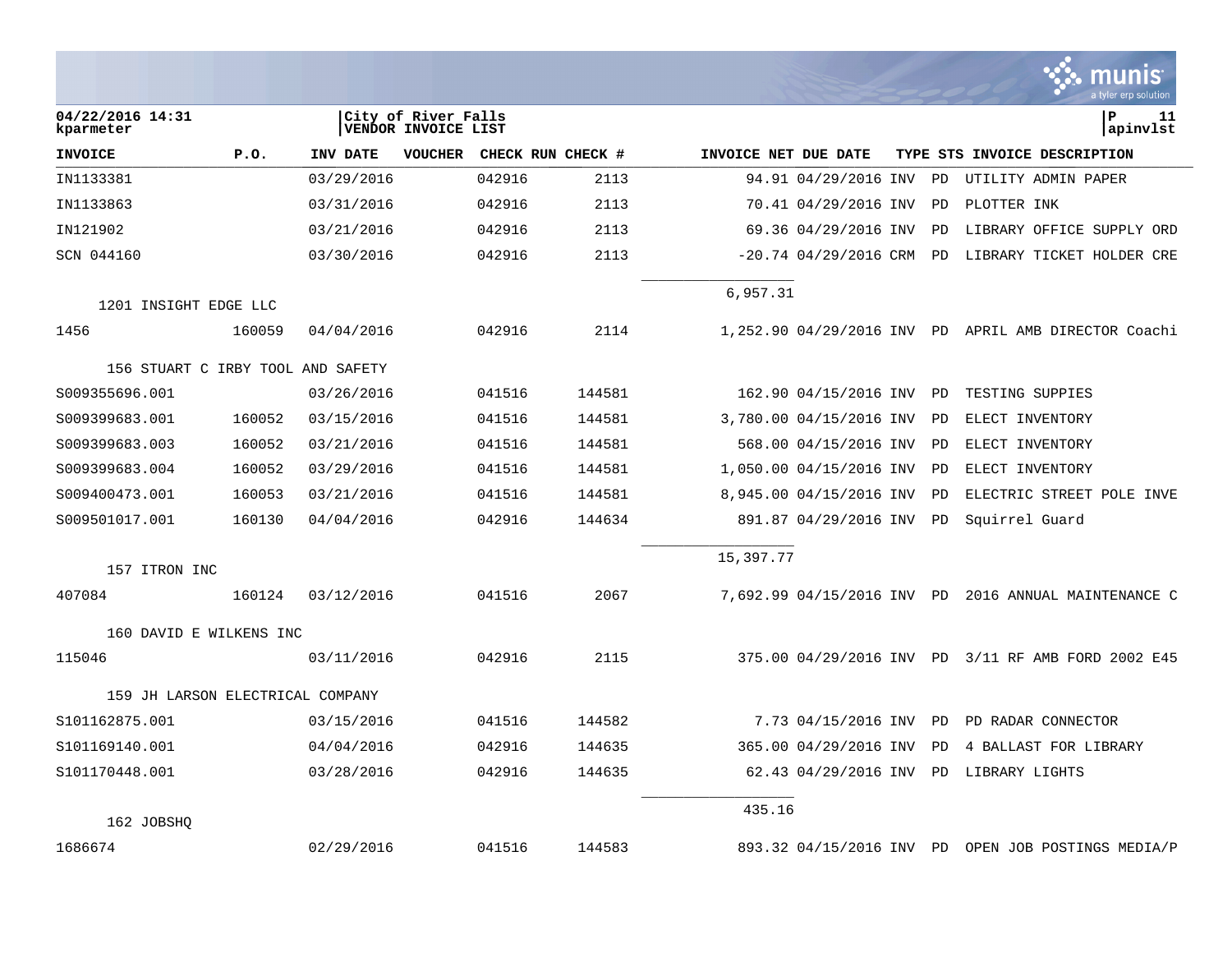|                                  |        |            |                                                   |                   |        |                      |                       |    | munis<br>a tyler erp solution                         |
|----------------------------------|--------|------------|---------------------------------------------------|-------------------|--------|----------------------|-----------------------|----|-------------------------------------------------------|
| 04/22/2016 14:31<br>kparmeter    |        |            | City of River Falls<br><b>VENDOR INVOICE LIST</b> |                   |        |                      |                       |    | lР<br>12<br>apinvlst                                  |
| <b>INVOICE</b>                   | P.0.   | INV DATE   | <b>VOUCHER</b>                                    | CHECK RUN CHECK # |        | INVOICE NET DUE DATE |                       |    | TYPE STS INVOICE DESCRIPTION                          |
| 1700212                          |        | 03/31/2016 |                                                   | 042916            | 144636 |                      |                       |    | 1,989.49 04/29/2016 INV PD MARCH JOB ADS              |
|                                  |        |            |                                                   |                   |        | 2,882.81             |                       |    |                                                       |
| 2213 JOHNSON BRANDT              |        |            |                                                   |                   |        |                      |                       |    |                                                       |
| 2016 B JOHNSON                   |        | 04/20/2016 |                                                   | 042916            | 2116   |                      |                       |    | 220.20 04/29/2016 INV PD 2016 MA TRAVEL REIMBURSEM    |
| 2217 KAUMAYA ALEXA               |        |            |                                                   |                   |        |                      |                       |    |                                                       |
| 2016 A KAUMAYA                   |        | 04/20/2016 |                                                   | 042916            | 2117   |                      |                       |    | 388.86 04/29/2016 INV PD 2016 MA TRAVEL REIMBURSEM    |
| 2216 KNECHTEL JONATHAN           |        |            |                                                   |                   |        |                      |                       |    |                                                       |
| 2016 J KNECHTEL                  |        | 04/20/2016 |                                                   | 042916            | 2118   |                      |                       |    | 511.52 04/29/2016 INV PD 2016 MA TRAVEL REIMBURSEM    |
| 1211 KNUTSON, JENNIFER           |        |            |                                                   |                   |        |                      |                       |    |                                                       |
| APRIL 2016                       |        | 04/16/2016 |                                                   | 042216            | 2100   |                      |                       |    | 150.50 04/22/2016 INV PD APRIL 2016 HOMICIDE ANNUA    |
| 171 KRAUSE POWER ENGINEERING LLC |        |            |                                                   |                   |        |                      |                       |    |                                                       |
| 3/19/16                          | 150223 | 03/19/2016 |                                                   | 041516            | 144584 |                      |                       |    | 11, 121.47 04/15/2016 INV PD 2/1-3/19 DESIGN SERVICES |
| 172 KWIK TRIP                    |        |            |                                                   |                   |        |                      |                       |    |                                                       |
| MARCH 2016                       |        | 04/01/2016 |                                                   | 041516            | 2068   |                      |                       |    | 7,074.04 04/15/2016 INV PD MARCH 2016 FUEL            |
| 999 LAMP RECYCLERS               |        |            |                                                   |                   |        |                      |                       |    |                                                       |
| 82961                            |        | 03/24/2016 |                                                   | 041516            | 144585 |                      |                       |    | 600.52 04/15/2016 INV PD LAMP RECYCLING               |
| 2125 LANE BROTHERS INC           |        |            |                                                   |                   |        |                      |                       |    |                                                       |
| 10580                            | 160099 | 03/15/2016 |                                                   | 041516            | 2069   |                      |                       |    | 2,000.00 04/15/2016 INV PD 206 Union St house- abate  |
| 660 LEAGUE OF MINNESOTA CITIES   |        |            |                                                   |                   |        |                      |                       |    |                                                       |
| 233548                           |        | 03/07/2016 |                                                   | 041516            | 144586 |                      | 75.00 04/15/2016 INV  | PD | CRITICAL CARE PARAMEDIC J                             |
| 233549                           |        | 03/07/2016 |                                                   | 041516            | 144586 |                      | 225.00 04/15/2016 INV | PD | COMMUNICATIONS MANAGER JO                             |
| 233837                           |        | 03/14/2016 |                                                   | 041516            | 144586 |                      | 75.00 04/15/2016 INV  | PD | ACCOUNTANT JOB AD                                     |
| 233842                           |        | 03/14/2016 |                                                   | 041516            | 144586 |                      | 192.84 04/15/2016 INV | PD | MANAGEMENT ANALYST FELLOW                             |
| 234353                           |        | 03/28/2016 |                                                   | 041516            | 144586 |                      | 246.42 04/15/2016 INV | PD | JOB AD POLICE SPECIALIST                              |

the contract of the contract of the contract of the contract of the contract of the contract of the contract of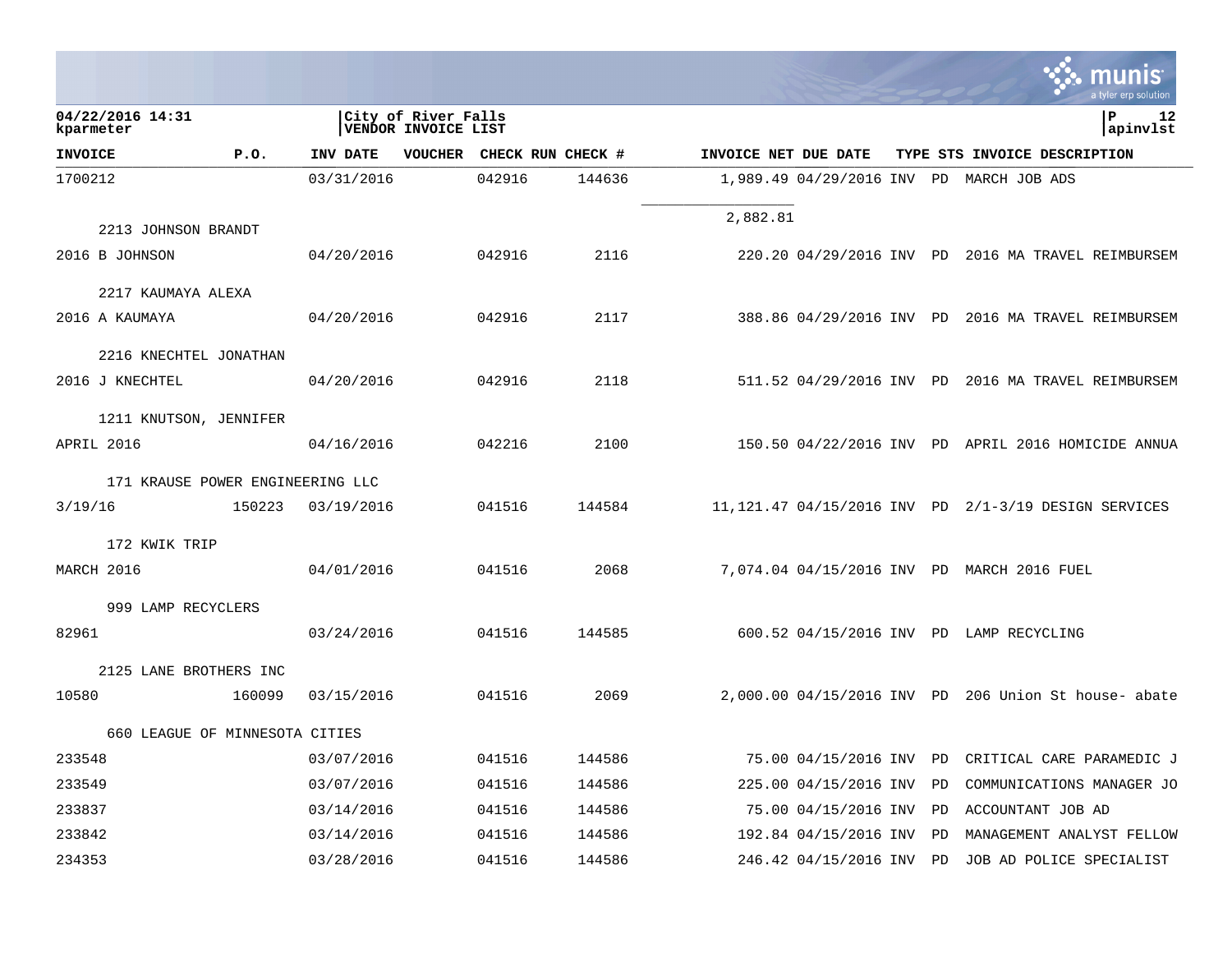|                                   |        |                                     |                                                   |        |                   |                      |                                |    | a tyler erp solutior                                   |
|-----------------------------------|--------|-------------------------------------|---------------------------------------------------|--------|-------------------|----------------------|--------------------------------|----|--------------------------------------------------------|
| 04/22/2016 14:31<br>kparmeter     |        |                                     | City of River Falls<br><b>VENDOR INVOICE LIST</b> |        |                   |                      |                                |    | ΙP<br>13<br>apinvlst                                   |
| <b>INVOICE</b>                    | P.O.   | INV DATE                            | <b>VOUCHER</b>                                    |        | CHECK RUN CHECK # | INVOICE NET DUE DATE |                                |    | TYPE STS INVOICE DESCRIPTION                           |
|                                   |        |                                     |                                                   |        |                   |                      |                                |    |                                                        |
| 2167 LEE TRUCK EQUIPMENT          |        |                                     |                                                   |        |                   | 814.26               |                                |    |                                                        |
| 0014974                           | 160131 | 03/23/2016                          |                                                   | 041516 | 144587            |                      |                                |    | 140,996.00 04/15/2016 INV PD Larue snow blower purchas |
| 2210 LERNER PUBLISHING GROUP      |        |                                     |                                                   |        |                   |                      |                                |    |                                                        |
| 1206897                           |        | 03/22/2016                          |                                                   | 042216 | 144622            |                      | 422.72 04/16/2016 INV PD BOOKS |    |                                                        |
| 1570 LINEHAN OUTDOOR SERVICES LLC |        |                                     |                                                   |        |                   |                      |                                |    |                                                        |
| 2083                              | 160080 | 04/03/2016                          |                                                   | 042916 | 2119              |                      |                                |    | 848.00 04/29/2016 INV PD MARCH 2016 SNOW SHOVELING     |
| 182 LOFFLER COMPANIES INC         |        |                                     |                                                   |        |                   |                      |                                |    |                                                        |
| 18519619                          |        | 03/28/2016                          |                                                   | 041516 | 144588            |                      | 360.00 04/15/2016 INV          | PD | MARCH MONTHLY LEASE FIRE                               |
| 18519620                          |        | 03/28/2016                          |                                                   | 041516 | 144588            |                      | 148.50 04/15/2016 INV          | PD | MARCH LEASE COURT COPIER                               |
| 2193960                           |        | 03/11/2016                          |                                                   | 041516 | 2070              |                      | 46.22 04/15/2016 INV           | PD | 3/15-4/14 SAVIN SC303                                  |
| 2193961                           |        | 03/11/2016                          |                                                   | 041516 | 2070              |                      | 144.42 04/15/2016 INV          | PD | 3/15-4/14 SAVIN S816                                   |
| 2197133                           |        | 03/16/2016                          |                                                   | 041516 | 2070              |                      | 105.00 04/15/2016 INV          | PD | 3/1/16-2/28/16 KONICA MIN                              |
| 301339560                         |        | 03/25/2016                          |                                                   | 041516 | 144589            |                      | 238.83 04/15/2016 INV          | PD | PW COPIER LEASE 3/21-4/21                              |
| 302291588                         |        | 04/08/2016                          |                                                   | 042916 | 144637            |                      | 157.39 04/29/2016 INV          | PD | 4/5-5/5 KONICA COPIER LEA                              |
| 897 LYLE SIGNS                    |        |                                     |                                                   |        |                   | 1,200.36             |                                |    |                                                        |
| 000203249                         |        | 04/12/2016                          |                                                   | 042916 | 144638            |                      |                                |    | 51.70 04/29/2016 INV PD ADOPT A POND SIGN              |
| 376 MAILFINANCE INC               |        |                                     |                                                   |        |                   |                      |                                |    |                                                        |
| N5844589                          |        | 03/17/2016                          |                                                   | 041516 | 2071              |                      |                                |    | 1,534.98 04/15/2016 INV PD 4/18/16-7/17/16 QRT LEASE   |
| 184 MAKOVSKY BRUSH SERVICE LLC    |        |                                     |                                                   |        |                   |                      |                                |    |                                                        |
| 2968                              | 160039 | 03/31/2016                          |                                                   | 041516 | 2072              |                      | 6,114.00 04/15/2016 INV PD     |    | WEEK ENDING 3/25 TREE TRI                              |
|                                   |        | 451 METERING & TECHNOLOGY SOLUTIONS |                                                   |        |                   |                      |                                |    |                                                        |
| 5960                              | 160129 | 03/25/2016                          |                                                   | 041516 | 144590            |                      | 9,951.61 04/15/2016 INV PD     |    | water meter                                            |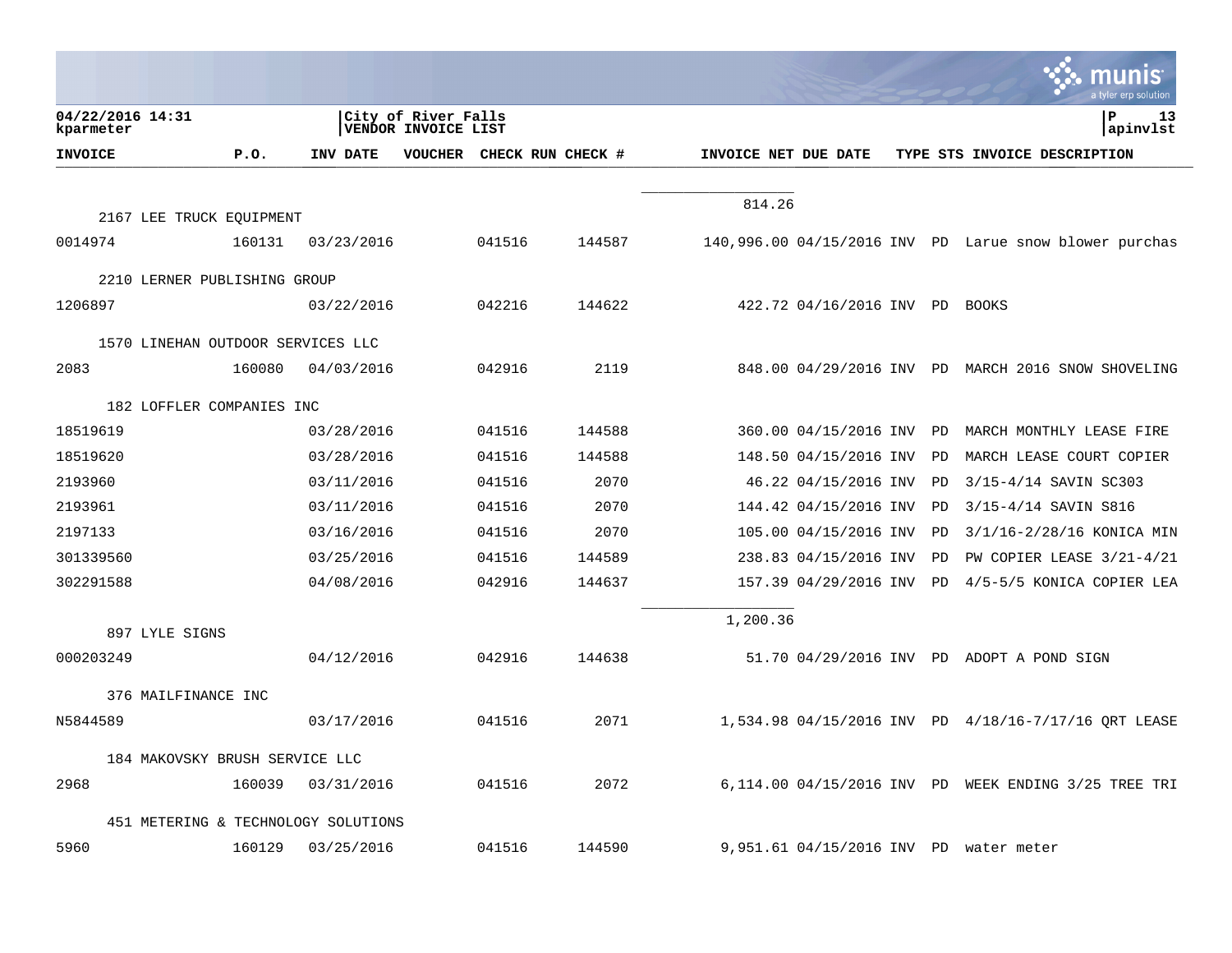|                                             |        |            |                                                   |                   |        |                      |                            |    | a tyler erp solution                               |
|---------------------------------------------|--------|------------|---------------------------------------------------|-------------------|--------|----------------------|----------------------------|----|----------------------------------------------------|
| 04/22/2016 14:31<br>kparmeter               |        |            | City of River Falls<br><b>VENDOR INVOICE LIST</b> |                   |        |                      |                            |    | ΙP<br>14<br>apinvlst                               |
| <b>INVOICE</b>                              | P.0.   | INV DATE   | VOUCHER                                           | CHECK RUN CHECK # |        | INVOICE NET DUE DATE |                            |    | TYPE STS INVOICE DESCRIPTION                       |
| 409 MIDWEST TAPE                            |        |            |                                                   |                   |        |                      |                            |    |                                                    |
| 93748243                                    |        | 03/05/2016 |                                                   | 041516            | 2073   |                      | 393.90 04/06/2016 INV PD   |    | MEDIA                                              |
| 93771772                                    |        | 03/12/2016 |                                                   | 041516            | 2073   |                      | 214.94 04/06/2016 INV      | PD | MEDIA                                              |
| 93792301                                    |        | 03/18/2016 |                                                   | 041516            | 2073   |                      | 310.91 04/06/2016 INV      | PD | MEDIA                                              |
|                                             |        |            |                                                   |                   |        | 919.75               |                            |    |                                                    |
| 1448 MILLER, NANCY<br>LIB_OPENHOUSEREIMB    |        | 02/19/2016 |                                                   | PYR41516          | 2092   |                      |                            |    | 54.32 03/04/2016 INV PD WALMART SUPPLIES - HOLIDA  |
| 1618 MINNESOTA CHILD SUPPORT PAYMENT CENTER |        |            |                                                   |                   |        |                      |                            |    |                                                    |
| 000000019601                                |        | 04/14/2016 |                                                   | PYR41516          | 2093   |                      |                            |    | 50.00 04/14/2016 INV PD PPE 04/10/16               |
| 1284 MSA PROFESSIONAL SERVICES, INC.        |        |            |                                                   |                   |        |                      |                            |    |                                                    |
| $#1$ 04/11/16                               | 160142 | 04/11/2016 |                                                   | 042916            | 2120   |                      | 8,703.32 04/29/2016 INV PD |    | 2/28-3/26 WWTP Constructi                          |
| $#2$ 4/11/16                                | 150283 | 04/11/2016 |                                                   | 042916            | 2120   |                      | 8,756.60 04/29/2016 INV PD |    | Bidding Services for WWTP                          |
| 773 MUNICIPAL CODE CORPORATION              |        |            |                                                   |                   |        | 17,459.92            |                            |    |                                                    |
| 00268034                                    |        | 03/17/2016 |                                                   | 041516            | 2074   |                      |                            |    | 621.32 04/15/2016 INV PD 6 COPIES OF SUOPPLEMENT N |
| 192 MY RECEPTIONIST INC                     |        |            |                                                   |                   |        |                      |                            |    |                                                    |
| S022030406                                  | 160121 | 04/06/2016 |                                                   | 041516            | 144591 |                      |                            |    | 229.77 04/15/2016 INV PD 3/9-4/5 EST AFTER HOURS   |
| 2086 NEHER ELECTRIC SUPPLY, INC.            |        |            |                                                   |                   |        |                      |                            |    |                                                    |
| 347284-00                                   | 160119 | 03/17/2016 |                                                   | 041516            | 144592 |                      |                            |    | 179.00 04/15/2016 INV PD ELECTRIC DEPT - MINOR MAT |
| 651 J&J GIS LLC                             |        |            |                                                   |                   |        |                      |                            |    |                                                    |
| MARCH 2016                                  | 160021 | 03/31/2016 |                                                   | 041516            | 2075   |                      |                            |    | 1,665.00 04/15/2016 INV PD MARCH 2016 GIS SERVICES |
| 200 NORTHERN LAKE SERVICE                   |        | INC        |                                                   |                   |        |                      |                            |    |                                                    |
| 292422                                      | 150098 | 03/24/2016 |                                                   | 041516            | 2076   |                      |                            |    | 60.00 04/15/2016 INV PD 3/24/2015 Drinking Water   |

9999 ONE TIME PAY VENDOR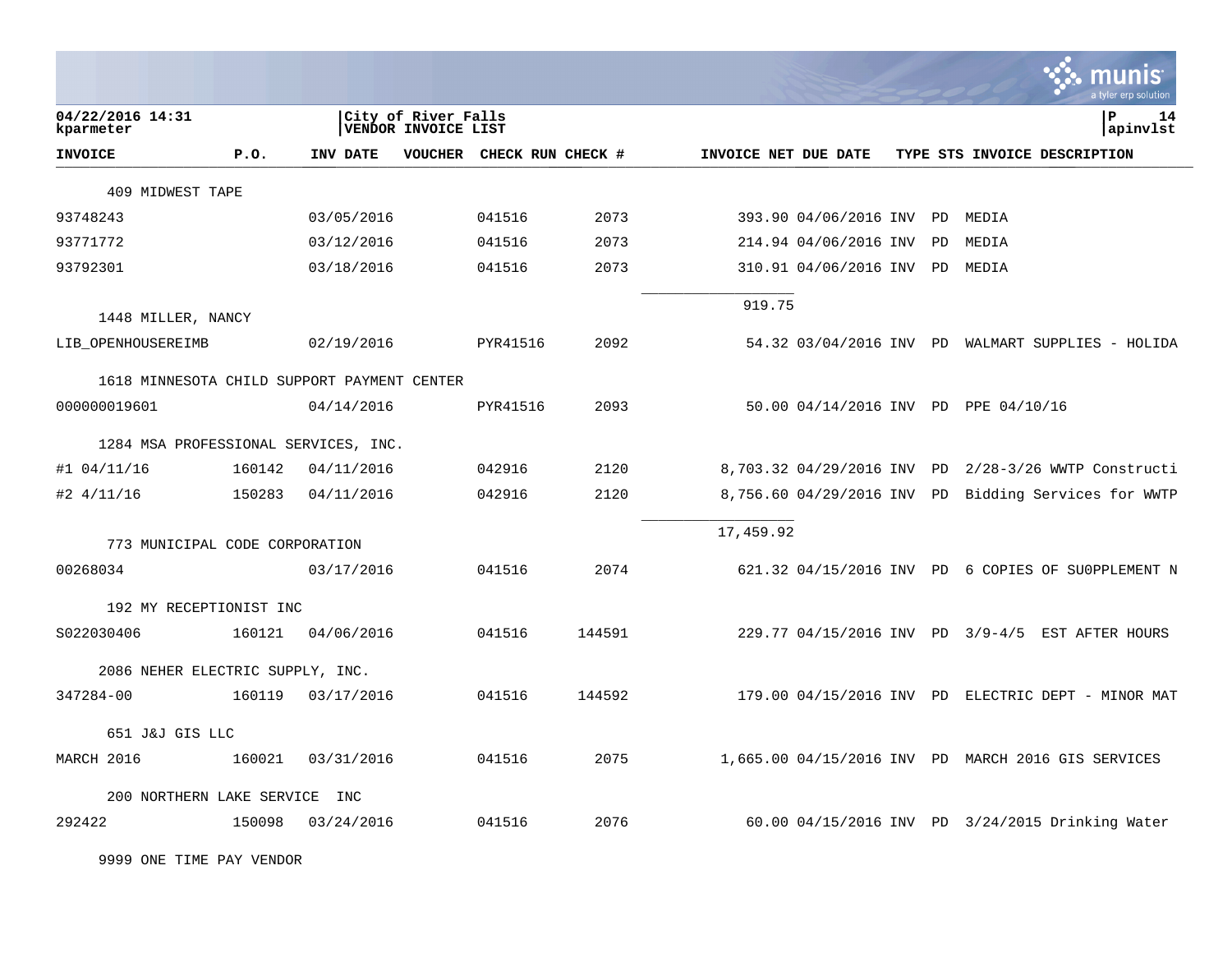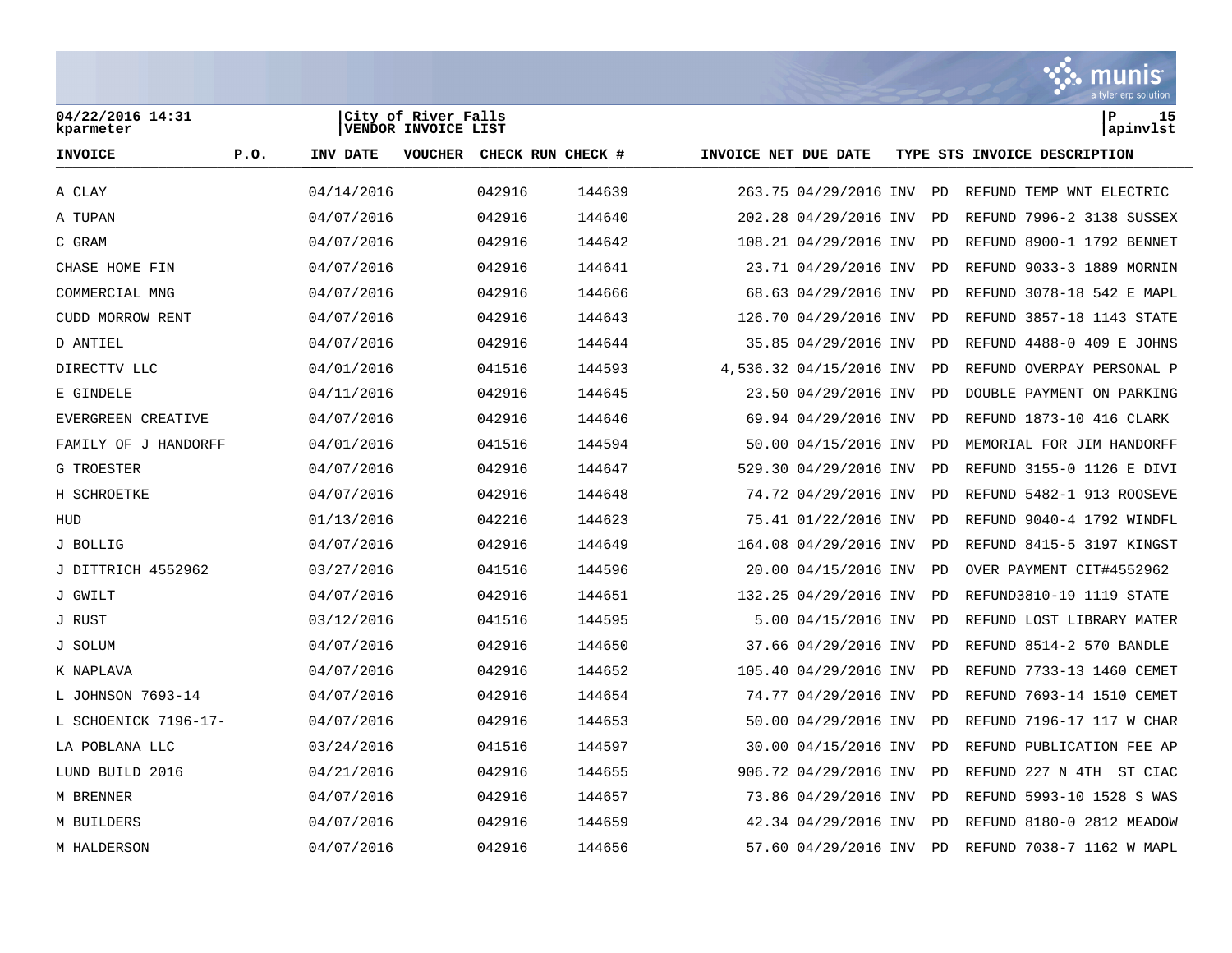|                                                    |        |            |                                            |                   |        |                      |                          |    | munis<br>a tyler erp solution                        |
|----------------------------------------------------|--------|------------|--------------------------------------------|-------------------|--------|----------------------|--------------------------|----|------------------------------------------------------|
| 04/22/2016 14:31<br>kparmeter                      |        |            | City of River Falls<br>VENDOR INVOICE LIST |                   |        |                      |                          |    | l P<br>16<br>apinvlst                                |
| <b>INVOICE</b>                                     | P.O.   | INV DATE   | <b>VOUCHER</b>                             | CHECK RUN CHECK # |        | INVOICE NET DUE DATE |                          |    | TYPE STS INVOICE DESCRIPTION                         |
| M WEINZIRL                                         |        | 04/07/2016 |                                            | 042916            | 144658 |                      | 39.52 04/29/2016 INV     | PD | REFUND 5962-9 1536 S WASS                            |
| N LYNN                                             |        | 04/07/2016 |                                            | 042916            | 144660 |                      | 145.24 04/29/2016 INV    | PD | REFUND 2534-1 320 7TH ST                             |
| R EDMUNDSON                                        |        | 03/15/2016 |                                            | 042916            | 144661 |                      | 86.23 04/29/2016 INV     | PD | REFUND 4478-1 511 JOHNSON                            |
| S FLANSCHA                                         |        | 04/07/2016 |                                            | 042916            | 144662 |                      | 191.38 04/29/2016 INV    | PD | REFUND 3039-1 623 LAKE ST                            |
| S LINDRUD                                          |        | 04/11/2016 |                                            | 042916            | 144664 |                      | 105.19 04/29/2016 INV    | PD | REFUND 2186-2 624 WASHING                            |
| S SANKEN                                           |        | 04/07/2016 |                                            | 042916            | 144663 |                      | 694.97 04/29/2016 INV    | PD | REFUND 5633-7 320 S FALLS                            |
| T HALL                                             |        | 04/07/2016 |                                            | 042916            | 144665 |                      | 15.46 04/29/2016 INV     | PD | REFUND 6520-14 1495 RIVER                            |
| UNITED CHURCH                                      |        | 04/05/2016 |                                            | 041516            | 144598 |                      | 1,000.00 04/15/2016 INV  | PD | 2016 SCHOOL SUPPLY NIGHT                             |
| 5 PELION BENEFITS                                  |        |            |                                            |                   |        | 10,165.99            |                          |    |                                                      |
| 000000019596                                       |        | 04/14/2016 |                                            | PYR41516          | 2094   |                      |                          |    | 3,199.64 04/14/2016 INV PD PPE 04/10/16              |
| 523 PIERCE COUNTY ECONOMIC DEVELOPMENT CORPORATION |        |            |                                            |                   |        |                      |                          |    |                                                      |
| $2015 - 97$                                        |        | 04/04/2016 |                                            | 041516            | 2077   |                      | 1,500.00 04/15/2016 INV  | PD | 2016 PCEDC CITY                                      |
| $2016 - 81$                                        |        | 04/04/2016 |                                            | 041516            | 2077   |                      | 1,500.00 04/15/2016 INV  | PD | 2016 PCEDC UTILITY                                   |
| 2048 PIERCE COUNTY SOLID WASTE DEPARTMENT          |        |            |                                            |                   |        | 3,000.00             |                          |    |                                                      |
| 27040                                              |        | 03/16/2016 |                                            | 041516            | 144599 |                      |                          |    | 290.00 04/15/2016 INV PD CITY RECYCLING 3/16/16      |
| 210 PIERCE COUNTY TREASURER                        |        |            |                                            |                   |        |                      |                          |    |                                                      |
| 1STQRT2016                                         |        | 03/31/2016 |                                            | 041516            | 144600 |                      |                          |    | 3,045.20 04/15/2016 INV PD 1ST QRT JAIL DWI INTERLOC |
| 453 PIERCE COUNTY HIGHWAY DEPT                     |        |            |                                            |                   |        |                      |                          |    |                                                      |
| 160221                                             | 150059 | 03/15/2016 |                                            | 041516            | 144601 |                      |                          |    | 479.66 04/15/2016 INV PD salt brine                  |
| 932 PRINTERON                                      |        |            |                                            |                   |        |                      |                          |    |                                                      |
| R-0516-14                                          |        | 03/02/2016 |                                            | 041516            | 144602 |                      | 595.00 04/07/2016 INV PD |    | PRINT ANYWHERE SUBSCRIPTI                            |
| 658 OUALITY BOOKS INC                              |        |            |                                            |                   |        |                      |                          |    |                                                      |
| 192602                                             |        | 03/10/2016 |                                            | 041516            | 2078   |                      |                          |    | 108.56 04/07/2016 INV PD LIBRARY SUPPLIES            |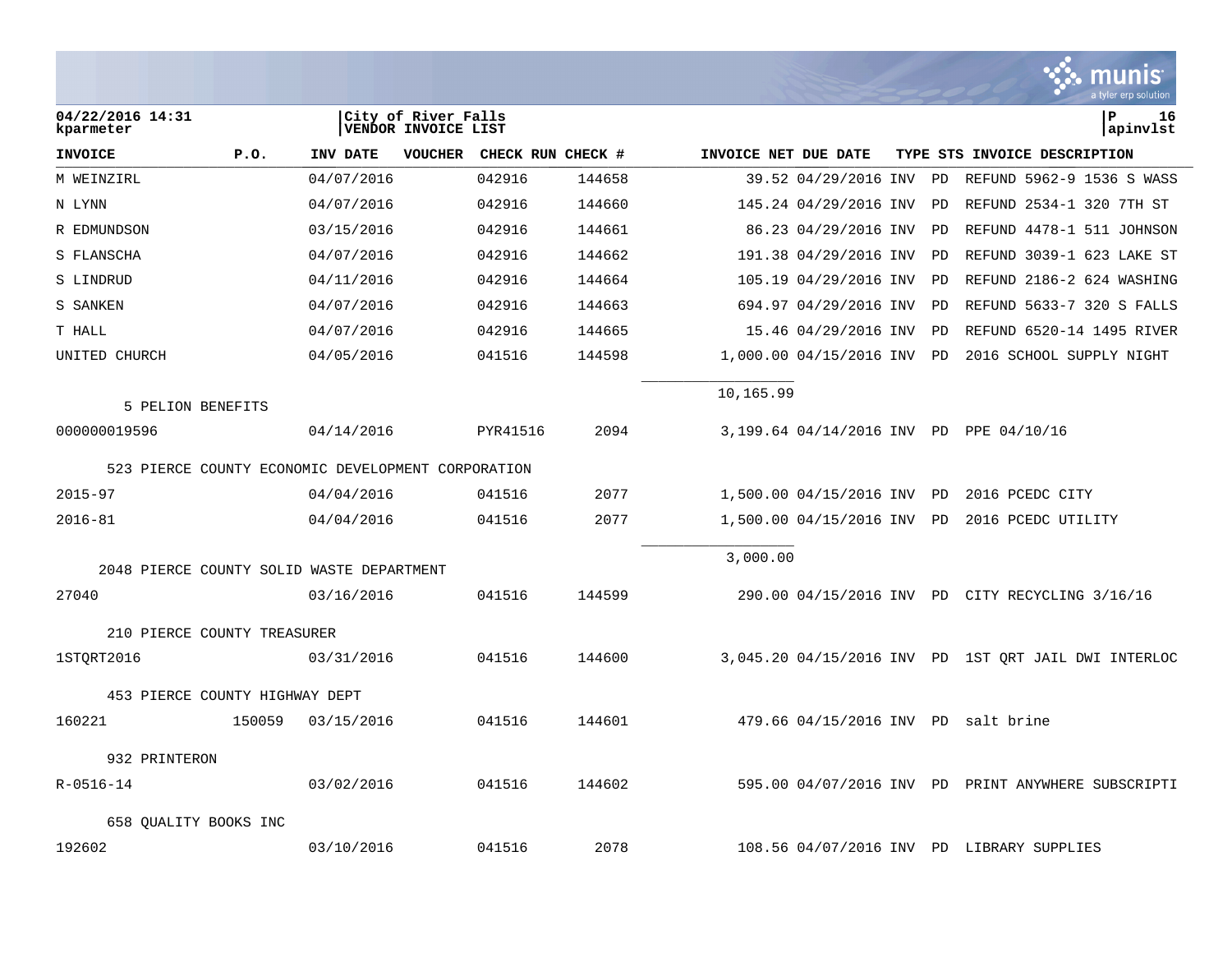|                                                |            |                                                   |        |                      |                          |  | <b>орын нэ</b><br>a tyler erp solution                |
|------------------------------------------------|------------|---------------------------------------------------|--------|----------------------|--------------------------|--|-------------------------------------------------------|
| 04/22/2016 14:31<br>kparmeter                  |            | City of River Falls<br><b>VENDOR INVOICE LIST</b> |        |                      |                          |  | l P<br>17<br>apinvlst                                 |
| <b>INVOICE</b><br>P.O.                         | INV DATE   | VOUCHER CHECK RUN CHECK #                         |        | INVOICE NET DUE DATE |                          |  | TYPE STS INVOICE DESCRIPTION                          |
| 192748                                         | 03/15/2016 | 041516                                            | 2078   |                      |                          |  | $-44.87$ 04/07/2016 CRM PD CREDIT FOR DUPLICATE TITL  |
|                                                |            |                                                   |        | 63.69                |                          |  |                                                       |
| 221 RURAL ELECTRIC SUPPLY COOPERATIVE          |            |                                                   |        |                      |                          |  |                                                       |
| 641275-00<br>160146                            | 04/15/2016 | 042916                                            | 2121   |                      |                          |  | 89.45 04/29/2016 INV PD ELECTRIC DEPT MINOR MATER     |
| 225 RIVER FALLS CHAMBER OF COMMERCE INC        |            |                                                   |        |                      |                          |  |                                                       |
| 13905                                          | 03/14/2016 | 041516                                            | 2079   |                      |                          |  | 15.00 04/15/2016 INV PD M NOREEN 3/14 BUSINESS BR     |
| 13961                                          | 04/12/2016 | 042916                                            | 2122   |                      |                          |  | 15.00 04/29/2016 INV PD 4/12 BUSINESS BREAKFAST K     |
|                                                |            |                                                   |        | 30.00                |                          |  |                                                       |
| 226 RIVER FALLS AREA HOSPITAL                  |            |                                                   |        |                      |                          |  |                                                       |
| 3/4/16                                         | 03/04/2016 | 041516                                            | 144603 |                      | 75.00 04/15/2016 INV PD  |  | 15 HEARTSAVER CARD ACT#45                             |
| 45001328                                       | 03/08/2016 | 041516                                            | 144603 |                      |                          |  | 135.00 04/15/2016 INV PD 27 PD HCP CRP TRAINING CA    |
| 790 VIBRANT HEALTH FAMILY CLINICS              |            |                                                   |        | 210.00               |                          |  |                                                       |
|                                                |            |                                                   |        |                      |                          |  |                                                       |
| $03 - 25 - 2016$                               | 03/25/2016 | 042916                                            | 144667 |                      |                          |  | 132.00 04/29/2016 INV PD 03-21-16 TO 03-21-2016 AM    |
| 438 RIVER FALLS SENIOR CITIZENS                |            |                                                   |        |                      |                          |  |                                                       |
| APRIL 2016<br>160018                           | 04/18/2016 | 042916                                            | 144668 |                      |                          |  | 500.00 04/29/2016 INV PD APRIL 2016 SENIOR CITIZEN    |
| 234 FORUM COMMUNICATION CO                     |            |                                                   |        |                      |                          |  |                                                       |
| 1694699                                        | 03/31/2016 | 042916                                            | 144669 |                      | 831.02 04/29/2016 INV PD |  | MARCH 2016 PUBLICATIONS                               |
| APRIL 2016                                     | 04/07/2016 | 041516                                            | 144604 |                      | 56.00 04/15/2016 INV PD  |  | 2016 ANNUAL UTILITY SUBSC                             |
|                                                |            |                                                   |        | 887.02               |                          |  |                                                       |
| 235 RODLI, BESKAR, KRUEGER, AND PLETCHER, S.C. |            |                                                   |        |                      |                          |  |                                                       |
| 18500.016-1288                                 | 03/29/2016 | 041516                                            | 144605 |                      |                          |  | 125.00 04/15/2016 INV PD PREP DEED ERETR CITY TO R    |
| 1573 RUNNING INC                               |            |                                                   |        |                      |                          |  |                                                       |
| 14516<br>160063                                | 04/06/2016 | 041516                                            | 144606 |                      |                          |  | 13,082.20 04/15/2016 INV PD MARCH 2016 Taxi Managemen |

 $\ddot{\cdot}$  munic

855 LIBRARY SALES INC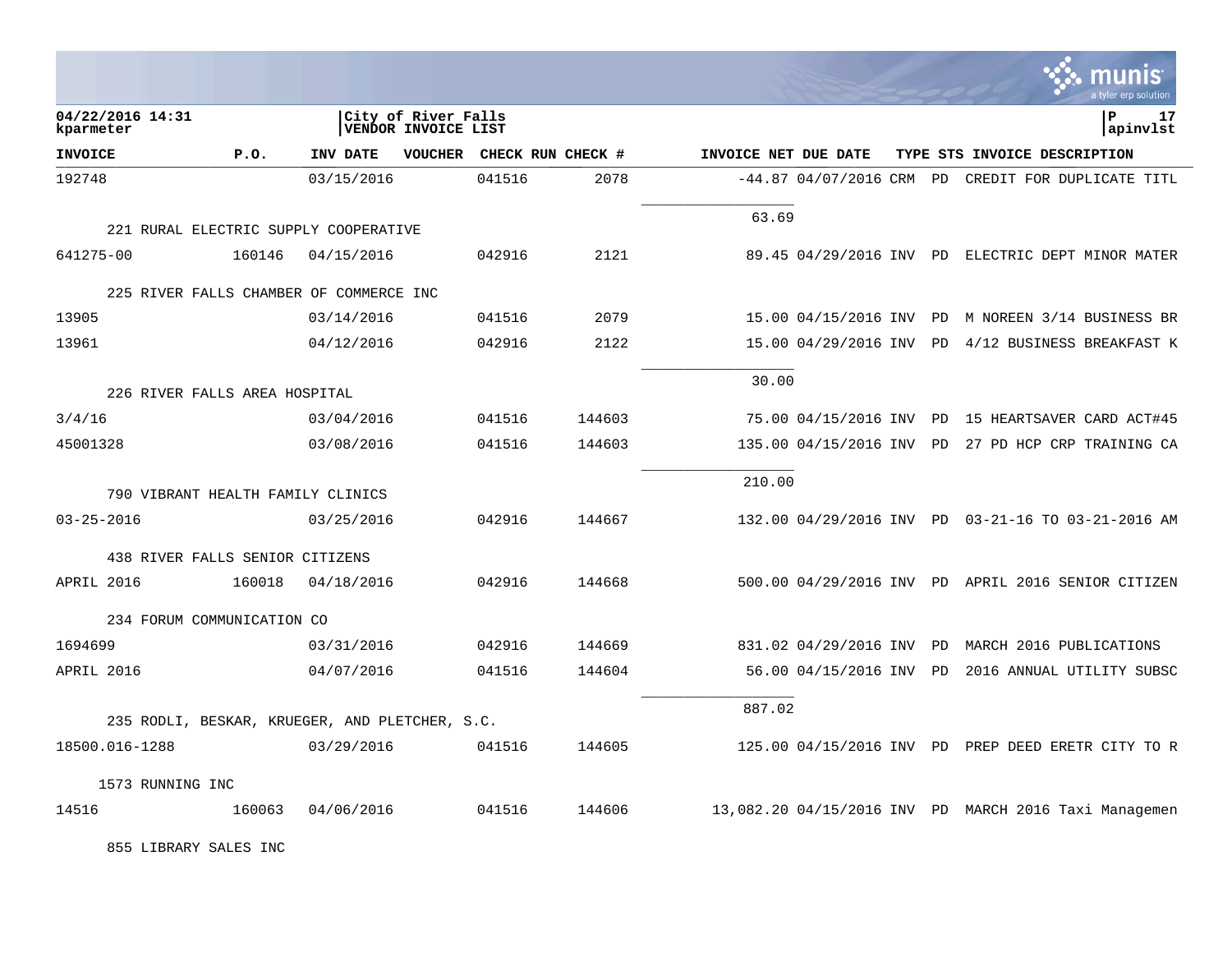|                |                                                        |            |                                            |        |                   |                      |                            |           |    | munis<br>a tyler erp solution                      |
|----------------|--------------------------------------------------------|------------|--------------------------------------------|--------|-------------------|----------------------|----------------------------|-----------|----|----------------------------------------------------|
| kparmeter      | 04/22/2016 14:31                                       |            | City of River Falls<br>VENDOR INVOICE LIST |        |                   |                      |                            |           |    | ∣P<br>18<br>apinvlst                               |
| <b>INVOICE</b> | P.0.                                                   | INV DATE   | <b>VOUCHER</b>                             |        | CHECK RUN CHECK # | INVOICE NET DUE DATE |                            |           |    | TYPE STS INVOICE DESCRIPTION                       |
| 179945         |                                                        | 03/10/2016 |                                            | 041516 | 2080              |                      | 1,064.56 04/06/2016 INV    | <b>PD</b> |    | BOOKS                                              |
|                | 243 STATEWIDE ENERGY EFFICIENCY & RENEWABLES ADMIN INC |            |                                            |        |                   |                      |                            |           |    |                                                    |
| FEB 2016       |                                                        | 04/18/2016 |                                            | 042916 | 144670            |                      | 3,993.50 04/29/2016 INV    |           | PD | FEB 2016 FOCUS ON ENERGY                           |
| MARCH 2016     |                                                        | 04/18/2016 |                                            | 042916 | 144670            |                      | 3,800.19 04/29/2016 INV PD |           |    | MARCH 2016 FOCU ON ENERGY                          |
|                |                                                        |            |                                            |        |                   |                      |                            |           |    |                                                    |
|                | 244 SHORT ELLIOTT HENDRICKSON INC                      |            |                                            |        |                   | 7,793.69             |                            |           |    |                                                    |
| 312171         |                                                        | 03/09/2016 |                                            | 041516 | 144607            |                      | 518.73 04/15/2016 INV      | PD        |    | SERVICES THRU 2/27/16 SAF                          |
| 313207         | 160031                                                 | 04/11/2016 |                                            | 042916 | 144671            |                      | 297.08 04/29/2016 INV      |           | PD | SERVICE THRU 3/31 TRAFFIC                          |
| 313213         | 160147                                                 | 04/11/2016 |                                            | 042916 | 144671            |                      | 1,132.29 04/29/2016 INV    |           | PD | Engineering Services - Mo                          |
| 313214         | 150377                                                 | 04/11/2016 |                                            | 042916 | 144671            |                      | 725.77 04/29/2016 INV      |           | PD | SERVICES THRU 3/31 Engine                          |
|                |                                                        |            |                                            |        |                   | 2,673.87             |                            |           |    |                                                    |
|                | 2016 SNYDER LOGAN                                      |            |                                            |        |                   |                      |                            |           |    |                                                    |
|                | $4/11/16$ REIMBURSE                                    | 04/11/2016 |                                            | 042916 | 2123              |                      |                            |           |    | 58.00 04/29/2016 INV PD 4/11/19 TRAINING FEE REIM  |
|                | 2171 SOMERSET PUBLIC LIBRARY                           |            |                                            |        |                   |                      |                            |           |    |                                                    |
| 696846         |                                                        | 03/18/2016 |                                            | 041516 | 144608            |                      |                            |           |    | 16.95 04/15/2016 INV PD REFUND LOST LIBRARY MATER  |
|                | 250 SOUTH FORK CAFE INC                                |            |                                            |        |                   |                      |                            |           |    |                                                    |
| 2243           |                                                        | 03/31/2016 |                                            | 041516 | 2081              |                      |                            |           |    | 456.66 04/15/2016 INV PD BREAKING THE CYCLE 3/31   |
|                | 956 ST CROIX COUNTY HIGHWAY DEPARTMENT                 |            |                                            |        |                   |                      |                            |           |    |                                                    |
| 194            | 160107                                                 | 03/24/2016 |                                            | 041516 | 144609            |                      | 2,543.58 04/15/2016 INV PD |           |    | $2/28 - 3/12$ spray patching                       |
| 232            | 160107                                                 | 04/07/2016 |                                            | 042916 | 144672            |                      | 7,299.91 04/29/2016 INV    |           | PD | 03-13-16 THRU 03-26-2016                           |
|                |                                                        |            |                                            |        |                   |                      |                            |           |    |                                                    |
|                | 252 ST CROIX COUNTY TREASURER                          |            |                                            |        |                   | 9,843.49             |                            |           |    |                                                    |
| 1STORT2016     |                                                        | 03/31/2016 |                                            | 041516 | 144610            |                      |                            |           |    | 825.80 04/15/2016 INV PD 1ST QRT JAIL DWI INTERLOC |
|                | 255 ST CROIX VALLEY NATURAL GAS CO                     |            |                                            |        |                   |                      |                            |           |    |                                                    |
| MARCH 2016     |                                                        | 04/01/2016 |                                            | 041516 | 144611            |                      |                            |           |    | 5,122.82 04/15/2016 INV PD MARCH 2016 ST CROIX GAS |

**College**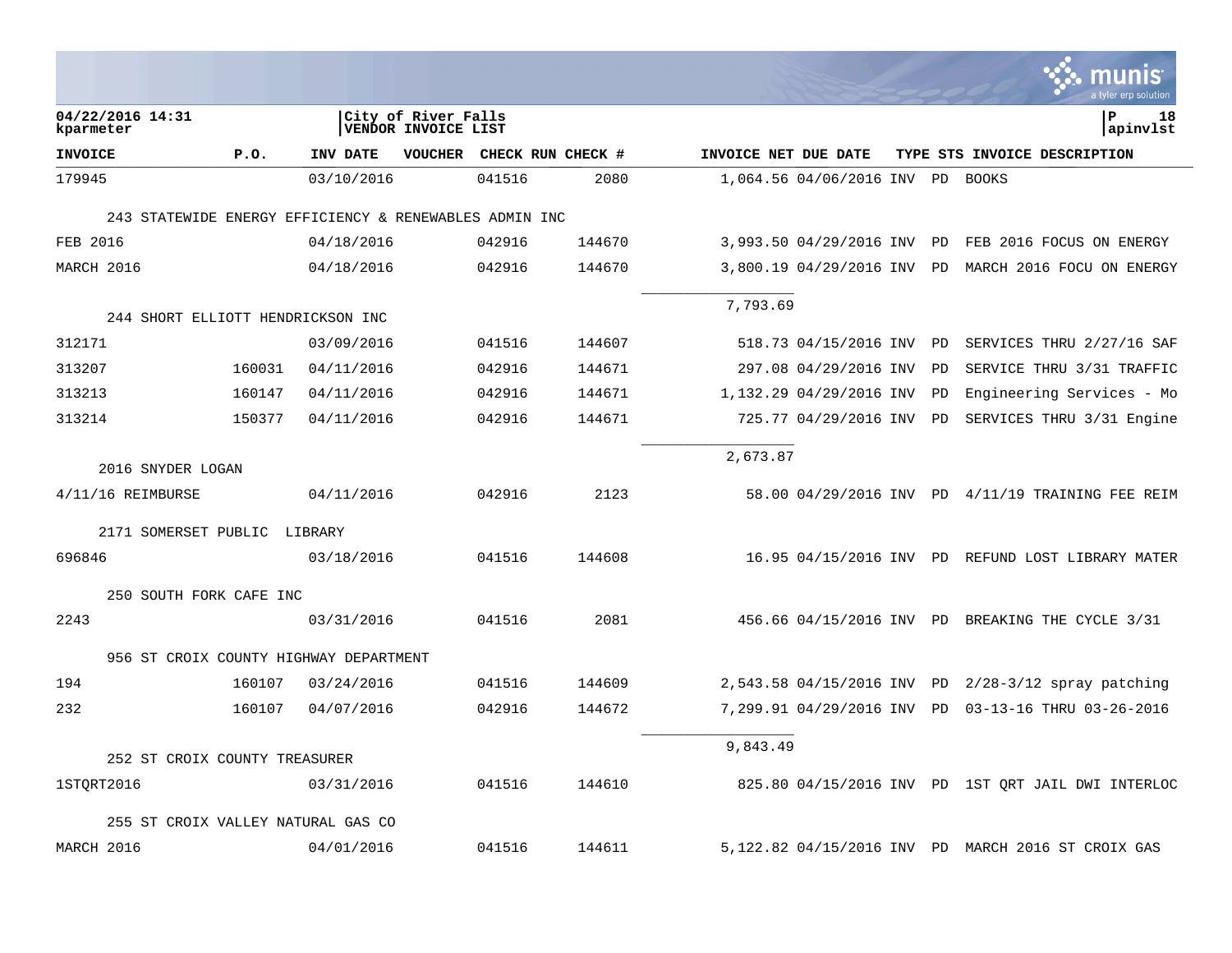|                                                  |        |            |                                            |                   |        |                      |                          |    | munis<br>a tyler erp solution                        |
|--------------------------------------------------|--------|------------|--------------------------------------------|-------------------|--------|----------------------|--------------------------|----|------------------------------------------------------|
| 04/22/2016 14:31<br>kparmeter                    |        |            | City of River Falls<br>VENDOR INVOICE LIST |                   |        |                      |                          |    | 19<br>l P<br>apinvlst                                |
| <b>INVOICE</b>                                   | P.0.   | INV DATE   | VOUCHER                                    | CHECK RUN CHECK # |        | INVOICE NET DUE DATE |                          |    | TYPE STS INVOICE DESCRIPTION                         |
| 772 SAVATREE                                     |        |            |                                            |                   |        |                      |                          |    |                                                      |
| 3946457                                          | 160140 | 03/31/2016 |                                            | 042916            | 144673 |                      |                          |    | 1,392.60 04/29/2016 INV PD 3/31/2016 2016 Annual Tre |
| 2212 STAPLES BUSINESS ADVANTAGE                  |        |            |                                            |                   |        |                      |                          |    |                                                      |
| 3298188757                                       |        | 04/02/2016 |                                            | 042916            | 144674 |                      | 199.00 04/29/2016 INV PD |    | 2016 PREMIUM MEMBERSHIP F                            |
| 945 STATE CHEMICAL SOLUTIONS                     |        |            |                                            |                   |        |                      |                          |    |                                                      |
| 97701317                                         |        | 03/11/2016 |                                            | 041516            | 2082   |                      |                          |    | 134.90 04/06/2016 INV PD FRAGRANCE PAK CITRUS GROV   |
| 259 STATE OF WI                                  |        |            |                                            |                   |        |                      |                          |    |                                                      |
| MARCH 2016                                       |        | 03/31/2016 |                                            | 041516            | 144612 |                      |                          |    | 3,288.14 04/15/2016 INV PD MARCH PENALTY ASSESSMENT  |
| 260 STATE TREASURER                              |        |            |                                            |                   |        |                      |                          |    |                                                      |
| JAN-APRIL DEPOSIT                                |        | 04/14/2016 |                                            | PYR41516          | 2095   |                      |                          |    | 514,609.00 04/15/2016 INV PD JAN-APRIL BOND DEPOSITS |
| 791 STEVENS ENGINEERS                            |        |            |                                            |                   |        |                      |                          |    |                                                      |
| 10461                                            | 150002 | 03/31/2016 |                                            | 041516            | 2083   |                      |                          |    | 710.00 04/15/2016 INV PD 2/21-3/19 PAULSON ROAD UP   |
| 822 TRI-STATE BOBCAT                             |        |            |                                            |                   |        |                      |                          |    |                                                      |
| S18948                                           | 160128 | 03/21/2016 |                                            | 042916            | 144675 |                      |                          |    | 3,469.60 04/29/2016 INV PD MARCH 2016 annual skid st |
| 277 UNEMPLOYMENT INSURANCE-DEPT OF WORKFORCE DEV |        |            |                                            |                   |        |                      |                          |    |                                                      |
| 000007585439                                     |        | 03/31/2016 |                                            | 041516            | 2084   |                      |                          |    | 1,221.45 04/15/2016 INV PD MARCH UNEMPLOYEMENT       |
| 286 USIC LOCATING SERVICES LLC                   |        |            |                                            |                   |        |                      |                          |    |                                                      |
| 168008                                           | 160125 | 03/03/2016 |                                            | 041516            | 2085   |                      | 791.31 04/15/2016 INV    | PD | FEB 2016 MONTHLY LOCATES                             |
| 172269                                           | 160125 | 04/09/2016 |                                            | 042916            | 2124   |                      | 2,373.93 04/29/2016 INV  | PD | MARCH 2016 MONTHLY LOCATE                            |
| 172344                                           | 150126 | 04/12/2016 |                                            | 042916            | 2124   |                      | 1,102.10 04/29/2016 INV  | PD | MARCH LOCATE STORM/SANITA                            |
| 290 UWRF FAST COPY                               |        |            |                                            |                   |        | 4,267.34             |                          |    |                                                      |
| 11061                                            |        | 03/22/2016 |                                            | 041516            | 144613 |                      |                          |    | 374.70 04/15/2016 INV PD ELECTION TRAINING GUIDES    |

**Contract Contract Contract**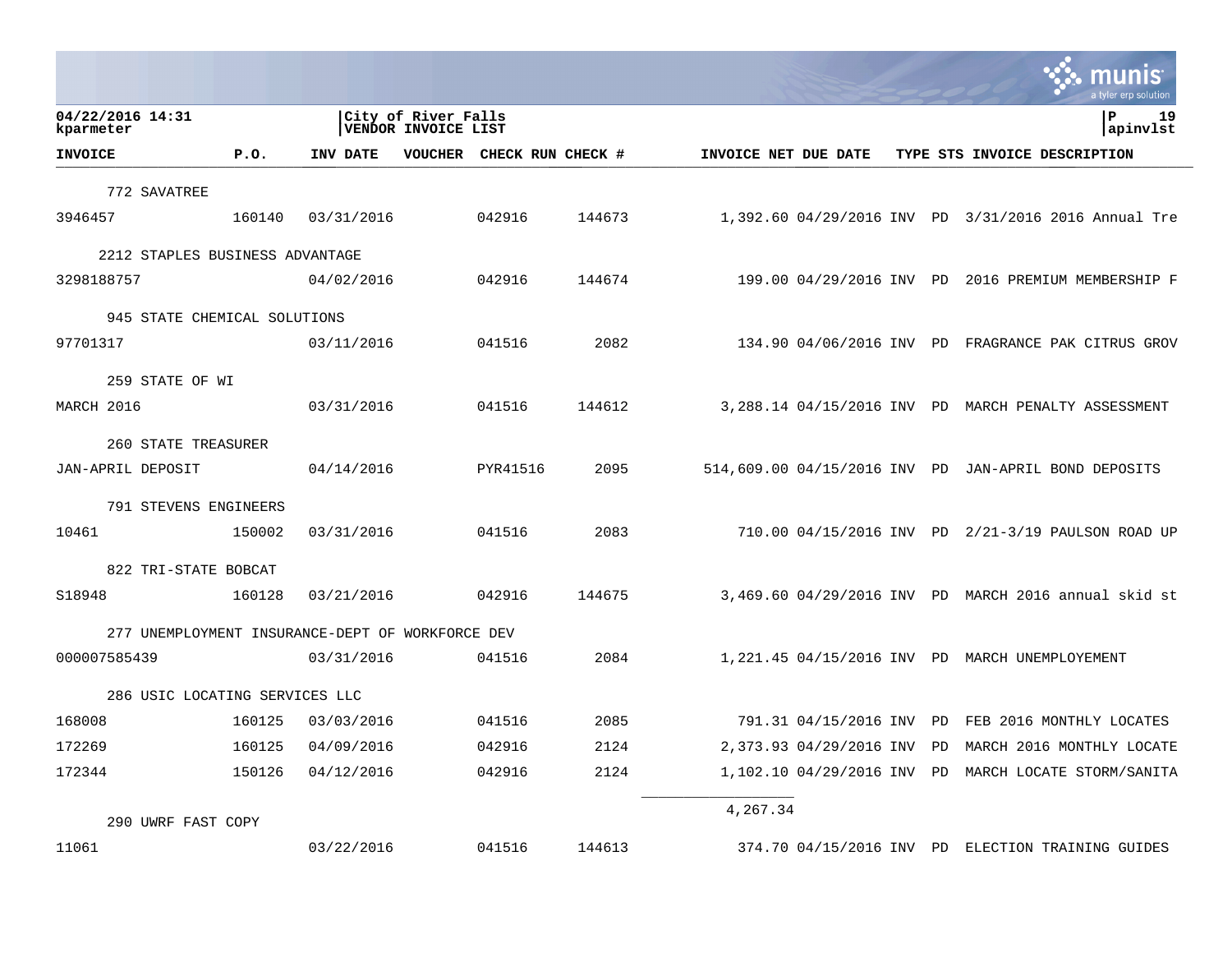|                                     |        |            |                                            |                           |        |                      |                            |           | nıs<br>a tyler erp solutior                           |
|-------------------------------------|--------|------------|--------------------------------------------|---------------------------|--------|----------------------|----------------------------|-----------|-------------------------------------------------------|
| 04/22/2016 14:31<br>kparmeter       |        |            | City of River Falls<br>VENDOR INVOICE LIST |                           |        |                      |                            |           | l P<br>20<br>apinvlst                                 |
| <b>INVOICE</b>                      | P.0.   | INV DATE   |                                            | VOUCHER CHECK RUN CHECK # |        | INVOICE NET DUE DATE |                            |           | TYPE STS INVOICE DESCRIPTION                          |
| 16 VIKING COCA-COLA BOTTLING CO     |        |            |                                            |                           |        |                      |                            |           |                                                       |
| 299228                              |        | 04/04/2016 |                                            | 042916                    | 2125   |                      |                            |           | $117.00$ 04/29/2016 INV PD 4/4 AMBULANCE VENDING      |
| 750 VIKING ELECTRIC SUPPLY INC      |        |            |                                            |                           |        |                      |                            |           |                                                       |
| 1255343                             |        | 03/28/2016 |                                            | 042916                    | 144676 |                      | 784.56 04/29/2016 INV      | <b>PD</b> | 40W LIGHTING MAINTENANCE                              |
| 1314920                             |        | 04/11/2016 |                                            | 042916                    | 144676 |                      | 161.34 04/29/2016 INV PD   |           | LAMPS WWTP/CITY HALL                                  |
| 439 WELLS FARGO BANK NA             |        |            |                                            |                           |        | 945.90               |                            |           |                                                       |
| MARCH 2016 FEES                     |        | 04/21/2016 |                                            | 042216                    | 2101   |                      |                            |           | 91.20 04/22/2016 INV PD MARCH 2016 P CARD FEES        |
| 1945 WERNER ELECTRIC VENTURES LLC   |        |            |                                            |                           |        |                      |                            |           |                                                       |
| S9024537.001                        |        | 01/26/2016 |                                            | 041516                    | 2086   |                      | 254.00 04/15/2016 INV PD   |           | METER SOCKET SAFE ROOM                                |
| S9024609.001                        | 150328 | 01/26/2016 |                                            | 041516                    | 2086   |                      | 1,844.00 04/15/2016 INV    | PD        | ELECTRIC GEARS - SAFE ROO                             |
| S9024609.002                        | 150328 | 03/21/2016 |                                            | 041516                    | 2086   |                      | $-1,844.00$ 04/15/2016 CRM | PD        | ELECTRIC GEARS - SAFE ROO                             |
| S9024609.003                        | 150328 | 03/21/2016 |                                            | 041516                    | 2086   |                      | 1,222.00 04/15/2016 INV PD |           | ELECTRIC GEARS - SAFE ROO                             |
| 304 WEST CENTRAL BIOSOLIDS FACILITY |        |            |                                            |                           |        | 1,476.00             |                            |           |                                                       |
| 2016071                             | 160017 | 04/11/2016 |                                            | 042916                    | 144677 |                      |                            |           | 35,908.15 04/29/2016 INV PD MARCH 2016 BIOSOLIDS FACI |
| 306 HANTEN BROADCASTING COMPANY INC |        |            |                                            |                           |        |                      |                            |           |                                                       |
| MARCH 2016                          |        | 03/31/2016 |                                            | 042916                    | 2126   |                      |                            |           | 60.00 04/29/2016 INV PD MARCH 2016 SPORTSCASTER C     |
| 4 WI CHILD SUPPORT                  |        |            |                                            |                           |        |                      |                            |           |                                                       |
| 000000019595                        |        | 04/14/2016 |                                            | PYR41516                  | 2096   |                      |                            |           | 323.07 04/14/2016 INV PD PPE 04/10/16                 |
| 371 WI DEPARTMENT OF CORRECTIONS    |        |            |                                            |                           |        |                      |                            |           |                                                       |
| 16255                               |        | 03/11/2016 |                                            | 041516                    | 144614 |                      |                            |           | 200.00 04/15/2016 INV PD 50 HOUR INMATE LABOR NOV     |
| 310 WI DEPT OF ADMINISTRATION       |        |            |                                            |                           |        |                      |                            |           |                                                       |
| 505-0000005235                      |        | 03/25/2016 |                                            | 042916                    | 144678 |                      | 140.00 04/29/2016 INV PD   |           | COM MANAGER AD ORDER#2034                             |

 $\sim$ 

that a state of

the control of the control of the control of the control of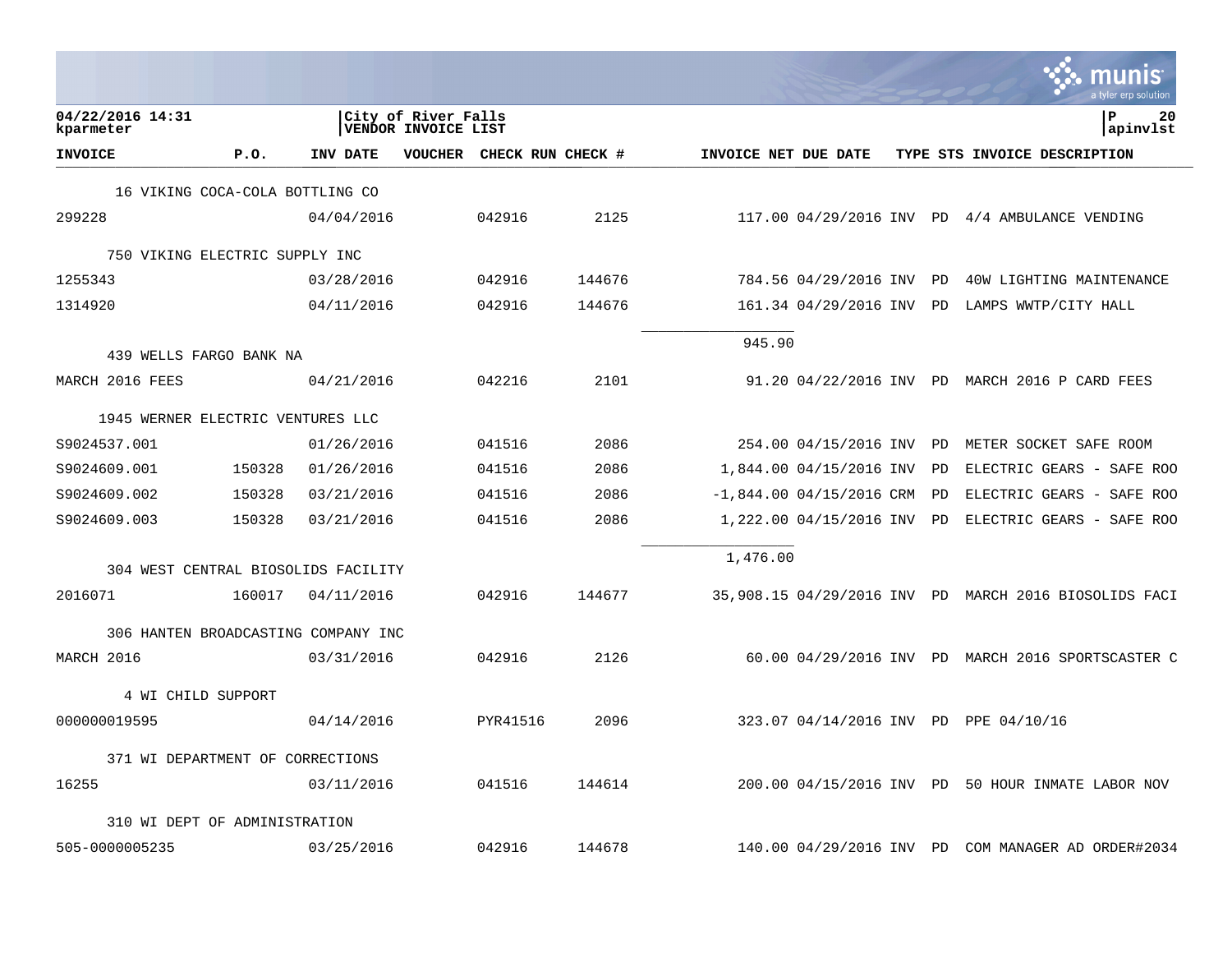|                               |                                             |                                                   |                                     |        |                      |                             |    | a tyler erp solution                                |
|-------------------------------|---------------------------------------------|---------------------------------------------------|-------------------------------------|--------|----------------------|-----------------------------|----|-----------------------------------------------------|
| 04/22/2016 14:31<br>kparmeter |                                             | City of River Falls<br><b>VENDOR INVOICE LIST</b> |                                     |        |                      |                             |    | ΙP<br>21<br>apinvlst                                |
| <b>INVOICE</b>                | P.0.                                        | INV DATE                                          | <b>VOUCHER</b><br>CHECK RUN CHECK # |        | INVOICE NET DUE DATE |                             |    | TYPE STS INVOICE DESCRIPTION                        |
|                               | 422 WI DEPT OF JUSTICE                      |                                                   |                                     |        |                      |                             |    |                                                     |
| 03-01-2016 G1699              |                                             | 03/01/2016                                        | 042216                              | 144624 |                      | 10.00 04/12/2016 INV        | PD | $02/01/2016 - 02/29/2016 R$                         |
| G1699 FEB 2016                |                                             | 03/01/2016                                        | 042916                              | 144679 |                      | 10.00 04/29/2016 INV        | PD | 2/1-2/29 BACKGROUND CHECK                           |
| G2925 03/31/2016              | 160076                                      | 04/01/2016                                        | 042916                              | 144681 |                      | 52.00 04/29/2016 INV        | PD | MARCH 2016 BACKROUND WIS                            |
| 14801 march 2016              |                                             | 04/01/2016                                        | 042916                              | 144680 |                      | 35.00 04/29/2016 INV        | PD | MARCH 2016 BACKGROUND CHE                           |
|                               | 777 WI DEPT OF REVENUE                      |                                                   |                                     |        | 107.00               |                             |    |                                                     |
| 000000019600                  |                                             | 04/14/2016                                        |                                     | 144619 |                      |                             |    | 68.63 04/14/2016 DIR PD GARNISHMENT 04/10/16        |
|                               | 3 WI DEPARTMENT OF REVENUE                  |                                                   |                                     |        |                      |                             |    |                                                     |
| 000000019594                  |                                             | 04/14/2016                                        |                                     | 144617 |                      | 12,790.31 04/14/2016 DIR PD |    | PPE 04/10/16                                        |
| MAR 2016 SALES TAX            |                                             | 04/19/2016                                        |                                     | 144625 |                      | 12,693.24 04/19/2016 DIR PD |    | MARCH 2016 SALES TAX                                |
|                               | 321 WI EMERGENCY MEDICAL TECHNICIAN'S ASSOC |                                                   |                                     |        | 25, 483.55           |                             |    |                                                     |
| 03/1/16                       |                                             | 03/01/2016                                        | 041516                              | 144615 |                      |                             |    | 425.00 04/15/2016 INV PD NEW CORPORATE MEMBERSHIP   |
|                               | 330 WI STATE LABORATORY OF HYGIENE          |                                                   |                                     |        |                      |                             |    |                                                     |
| 454801                        |                                             | 03/31/2016                                        | 042916                              | 144682 |                      |                             |    | 50.00 04/29/2016 INV PD 3/14/16 & 3/16/16 FLUORID   |
|                               | 338 WISTE, TIM                              |                                                   |                                     |        |                      |                             |    |                                                     |
|                               | 2016 SAFETY FOOTWEAR                        | 02/12/2016                                        | 041516                              | 2087   |                      | 107.50 04/15/2016 INV PD    |    | 2016 SAFETYFOOTWEAR REIM                            |
|                               | 2170 WNOA                                   |                                                   |                                     |        |                      |                             |    |                                                     |
| 2016 R MILLER                 |                                             | 04/01/2016                                        | 041516                              | 144616 |                      | 165.00 04/15/2016 INV PD    |    | 2016 WNOA ANNUAL CONFEREN                           |
|                               | 342 WPPI ENERGY                             |                                                   |                                     |        |                      |                             |    |                                                     |
| MARCH 2016                    |                                             | 03/18/2016                                        | 041516                              | 2088   |                      |                             |    | 5,103.00 04/15/2016 INV PD FEBRUARY COMMUNITY SOLAR |
|                               | ============================                | 337_INVOICES                                      |                                     |        | 14441922226          |                             |    |                                                     |